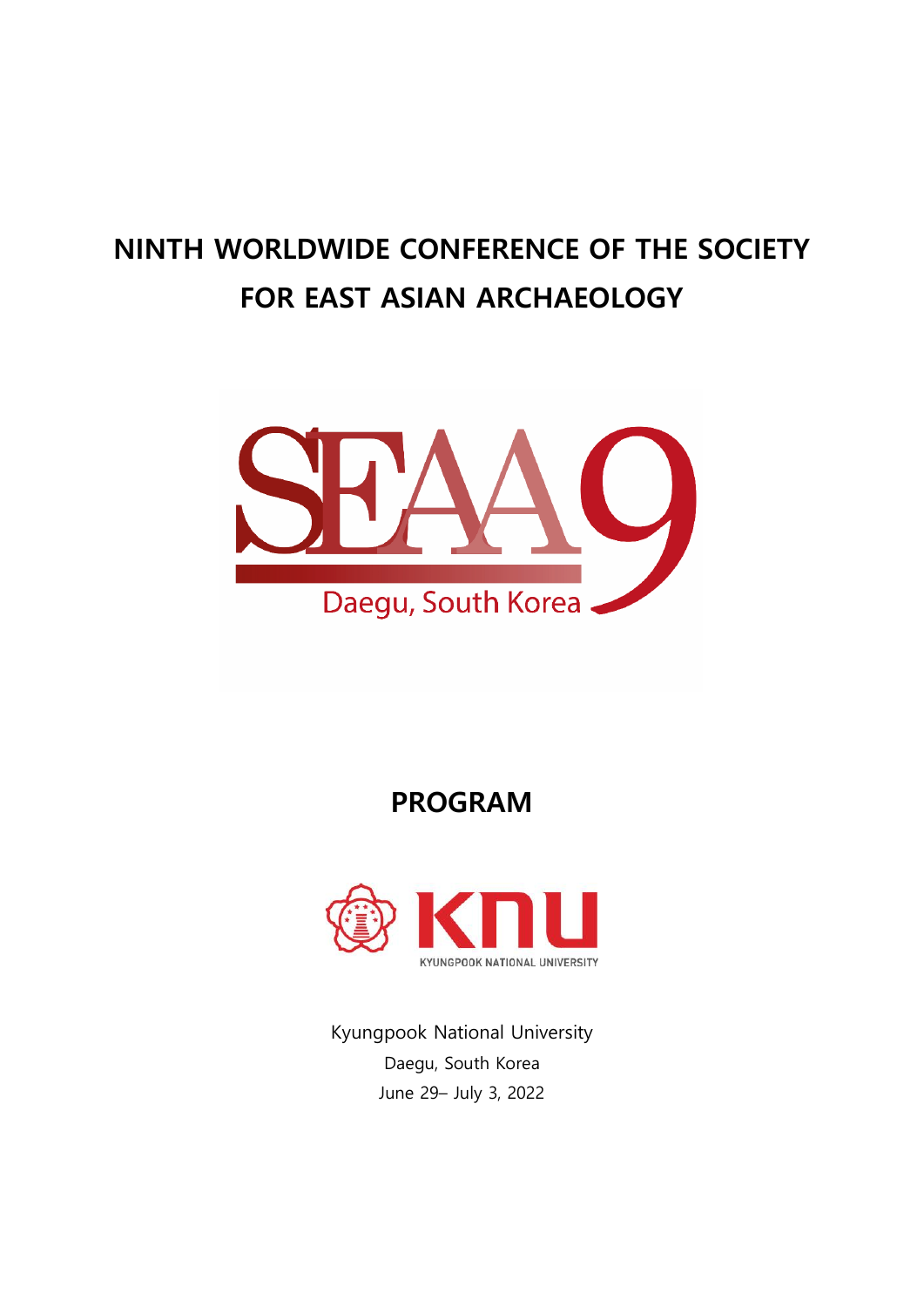Imprint: Society for East Asian Archaeology (SEAA) http://www.seaa-web.org/

© SEAA 2022 9th Worldwide Conference, June 29– July 3, 2022 Kyungpook National University Daegu, South Korea

#### SEAA Council:

#### **Executive officers**

President: Anke HEIN, Associate Professor (University of Oxford, UK) Vice-President: Siran LIU, Associate Professor (University of Science and Technology Beijing) Secretary: Jina HEO, Assistant Professor (Chonnam National University, South Korea) Treasurer: Ruiliang LIU, Curator (British Museum, London, United Kingdom)

#### **Regional representatives**

Australasia: Kuei-chen, LIN (Assistant Research Fellow, Institute of History and Philosophy, Academia Sinica, Taiwan) China: Hongliang, LÜ (Professor, Department of Archaeology, Sichuan University, PRC) Europe: Ariane PERRIN (Centre for Korean Studies, Paris, France, and Ca' Foscari University of Venice, Italy) Japan: Daisuke, NAKAMURA (Associate Professor, Saitama University, Faculty of Liberal Arts, Saitama, Japan) Korea: In Uk, KANG (Professor, Kyung Hee University, Seoul, Korea) North America: Andrew WOMACK (Asian Studies and Anthropology, Furman University, USA)

### **Appointed officers**

SEAA Web Editor: Michael STOROZUM, (Newcastle University, Newcastle upon Tyne, UK) webeditor@seaa-web.org

SEAA Social Media Coordinator: Mitchell MA, (University of Toronto, Toronto, Canada) socialmedia@seaa-web.org

Journal Editor: Jade D'ALPOIM GUEDES (UC San Diego & Scripps Institution of Oceanography, La Jolla, CA, USA)

SEAA Bibliographer: Gina L. BARNES (Professorial Research Associate, SOAS, University of London, UK)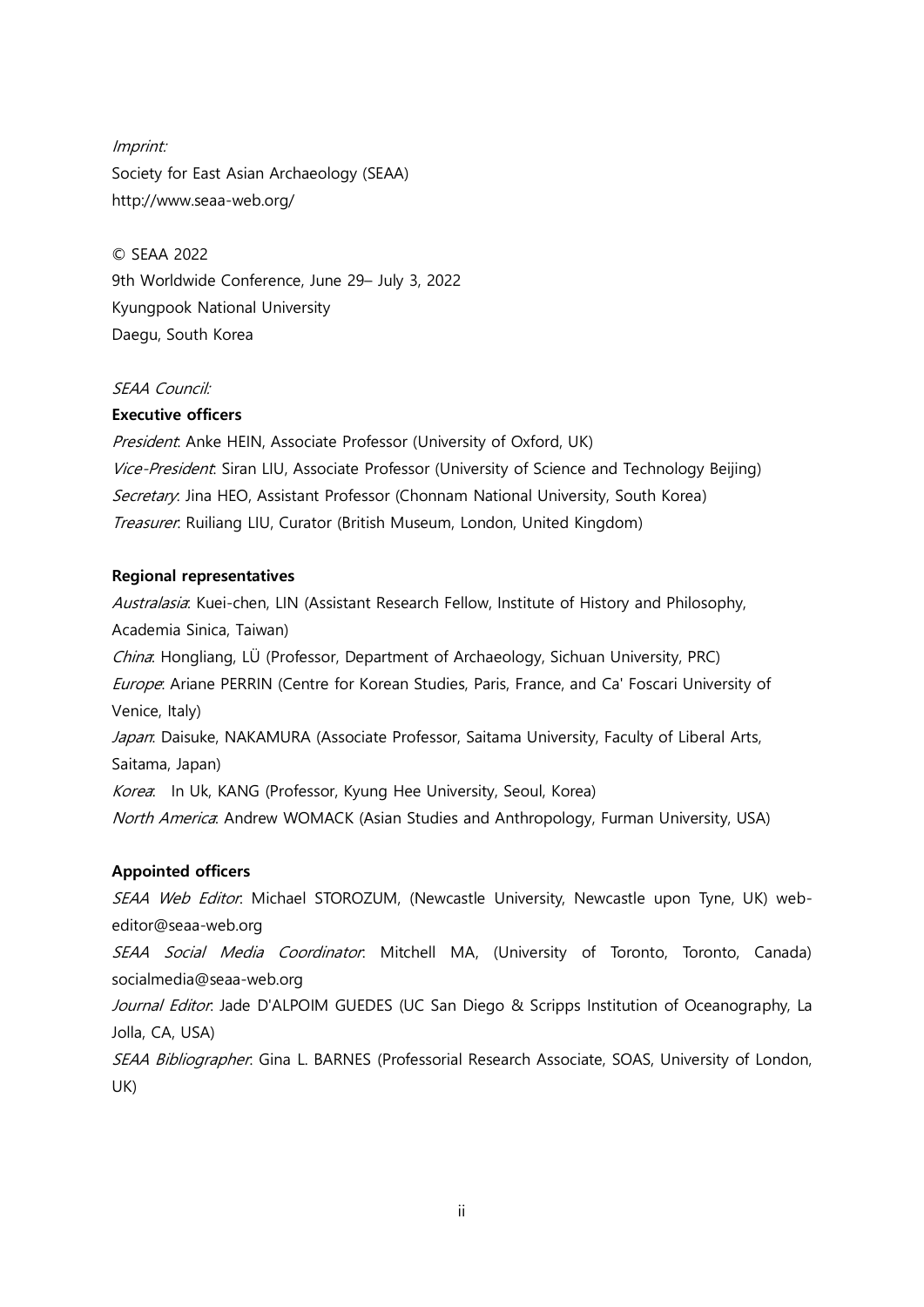#### **SEAA 9: The ninth worldwide conference of the Society for East Asian Archaeology**

#### **Hosted by**

Kyungpook National University (KNU) The Society for East Asian Archaeology (SEAA)

#### **Organized by**

Archaeological Science Center, KNU Brain Korea 21 project team, Department of Archaeology and Anthropology, KNU Humanities Korea Plus, Institute of Humanities studies, KNU

#### **Supported by**

Daegu National Museum Gyeongju National Research Institute of Cultural Heritage Kyungpook National University Museum Daegaya Museum Hangang Institute of Cultural Properties Yeongnam Institute of Cultural Properties Samhan Institute of Cultural Properties Sejong Institute of Cultural Properties Daedong Institute of Cultural Properties Daegu convention Bureau

#### **Chairman**

Wonhwa HONG, President of KNU Anke HEIN, President of the SEAA

#### **Vice chairman**

Sungjoo Lee, Dean, College of Humanities, KNU Jae-Seug Yun, Department of History, KNU Seungtaik Ahn, Chair, Department of Archaeology and Anthropology, KNU

#### **Committee members**

Beomcheol KIM, Chungbuk National University Chuntaek SEONG, Kyung Hee University Daeyoun CHO, Jeonbuk National University Gyeongtaek KIM, Korea National University of Cultural Heritage Jae-Hoon SHIM, Dankook University Jangsuk KIM, Seoul National University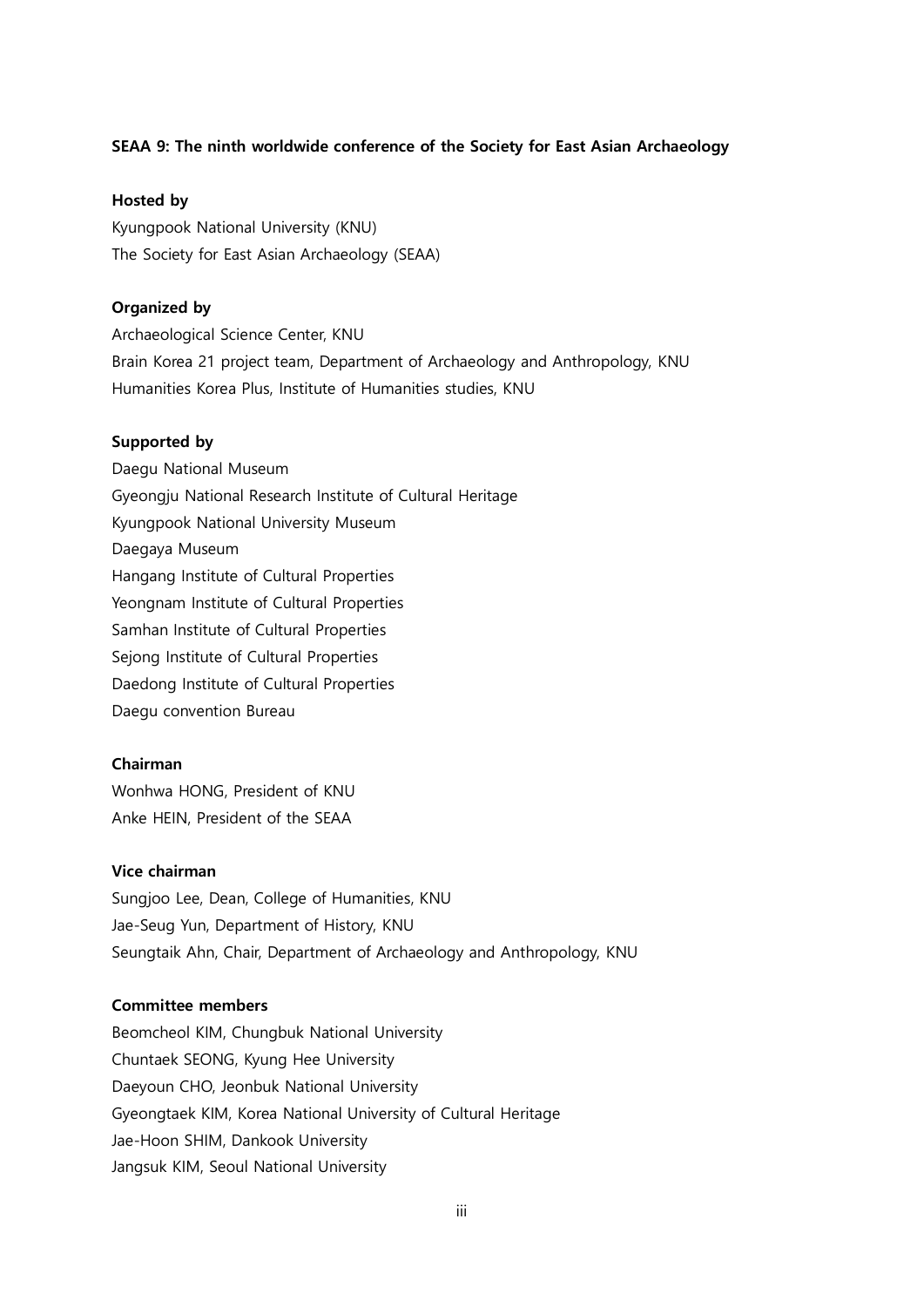Jina HEO, Chonnam National University Jongil KIM, Seoul National University Joonho SON, Korea University Sangtaek LIM, Pusan National University Tae-seop CHOI, Yonsei University Yangjin PARK, Chungnam National University

#### **Main preparatory committee members**

#### Sungjoo LEE, KNU

Dr. Sungjoo Lee received his Ph.D at Seoul National University. Dr. Lee's main research activity is using various theoretical and methodological frameworks to understand the technological and systematical change in pottery production during the Proto-Three kingdoms period of Korean peninsula. He also published number of critical articles and books related to the origin and growth of ancient Shila kingdom and Gaya confederacy. Later, he expanded his research field to the Bronze and Iron Age, tried to understand social change and stratification of the southern part of the prehistoric Korean peninsula. His most recent research interests include the archaeological theories after the post-processual paradigm and history of archaeological thoughts.

#### Seungki KWAK, KNU

Contact Address:

Dr. Seungki Kwak finished his Ph.D at the University of Washington. His research interests include ancient foodways, pottery use, and subsistence change from foraging to farming in East/Southeast Asia. His research activities also include combining recent evolutionary models with archaeological evidence to understand past human subsistence strategies. He also focuses on the use of organic residue stable isotope, having conducted preliminary studies on lipid remains in pottery excavated from some of the well-known sites in the Korean peninsula.

Dr. Seungki KWAK -------------------------------------------- Assistant Professor Deparment of Archaeology and Anthropology, KNU skkwak83@gmail.com

SEAA9 Logo © design by Anke HEIN Front cover: Back cover: Cover design: Do Young KIM Contributors: Sungjoo LEE, Seungki KWAK, Byung-soo SEOL, Do Young KIM, Sujung LEE, Jiyoon LEE, Semin KIM, Hyunwoo SHIN, Jeyeon LEE, Jeonghyun HWANG, Minji KIM, Yoojeong JEONG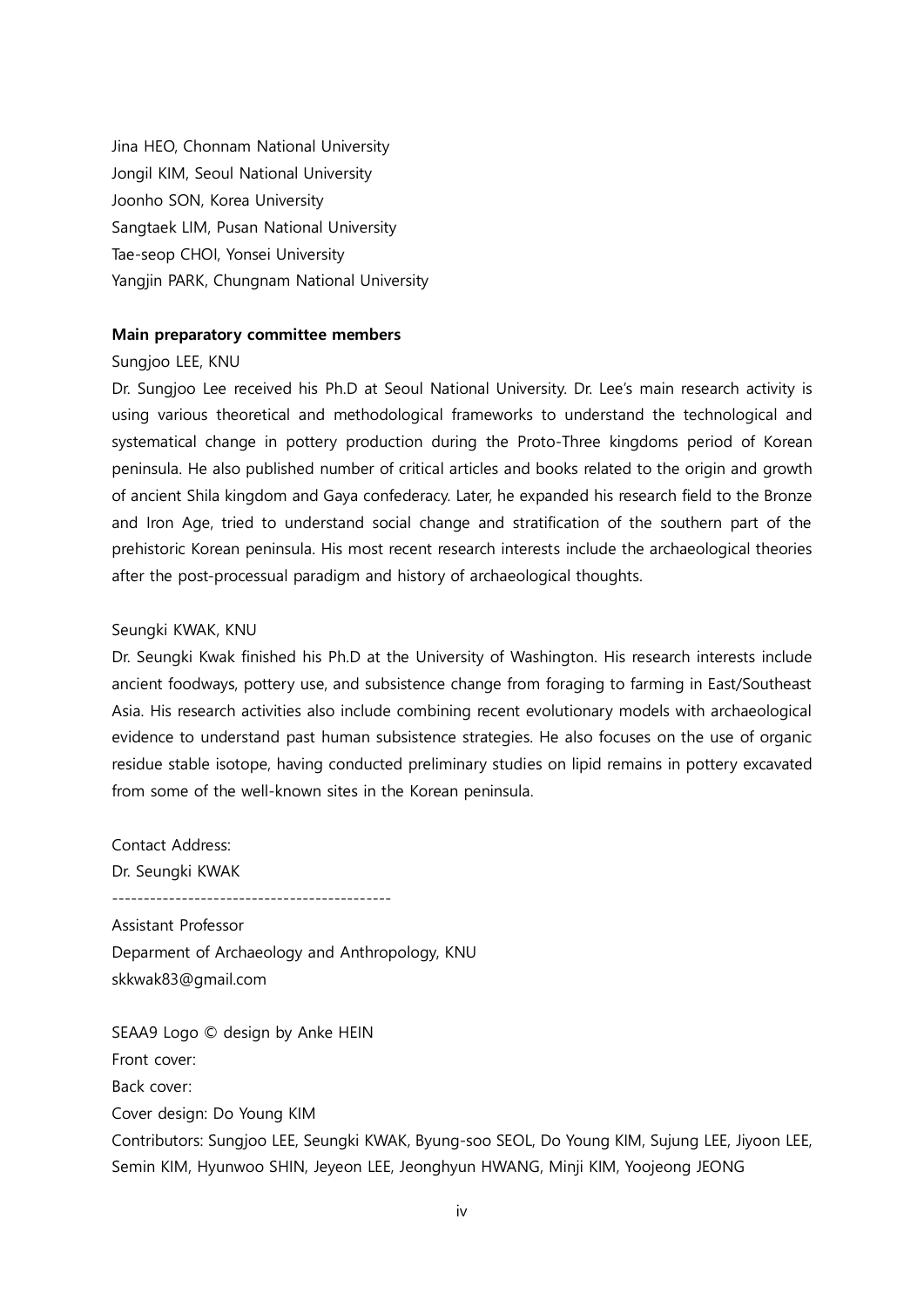# **Table of Contents**

| (1) General Session 1: Korea & China (09:00-12:20), B103, Zoomlink1, In-person7                  |
|--------------------------------------------------------------------------------------------------|
| (2) Centralization, landscape change, and state formation in the southeastern Korea B102, Zoom   |
| (3) The emergence of the forts and manufacturing activities in the eastern steppe region (09:00- |
|                                                                                                  |
| (5) Social changes as reflected in the material culture of early medieval China (16:30-          |
| (6) A new perspective for pottery study in Japan (13:30-19:00), B102, Zoomlink2, Hybrid  9       |
| General Session: Paleodiet, archaeobotanical analysis, agriculture (13:30-<br>(7)                |
| (8) General Session: Prehistoric East Asia (17:30-20:10), 103, Zoomlink3, Online  11             |
|                                                                                                  |
|                                                                                                  |
|                                                                                                  |
|                                                                                                  |
| (9) East Asian Archaeology in a global perspective: In commemoration of Dr. Martin Bale (09:00-  |
| (10) New insights into ceramic and kiln archaeology (09:00-12:20), B102, Zoomlink2, Hybrid 14    |
| session: Rituals, burial practices, and ornaments in East Asia<br>General<br>(11)<br>(09:00-     |
| (12) The strategies of life support and exchange and cultural contacts of the East Sea and Yello |
| (13) Public archaeology in South Korea (15:40-18:20), B103, Zoomlink1, In-person 16              |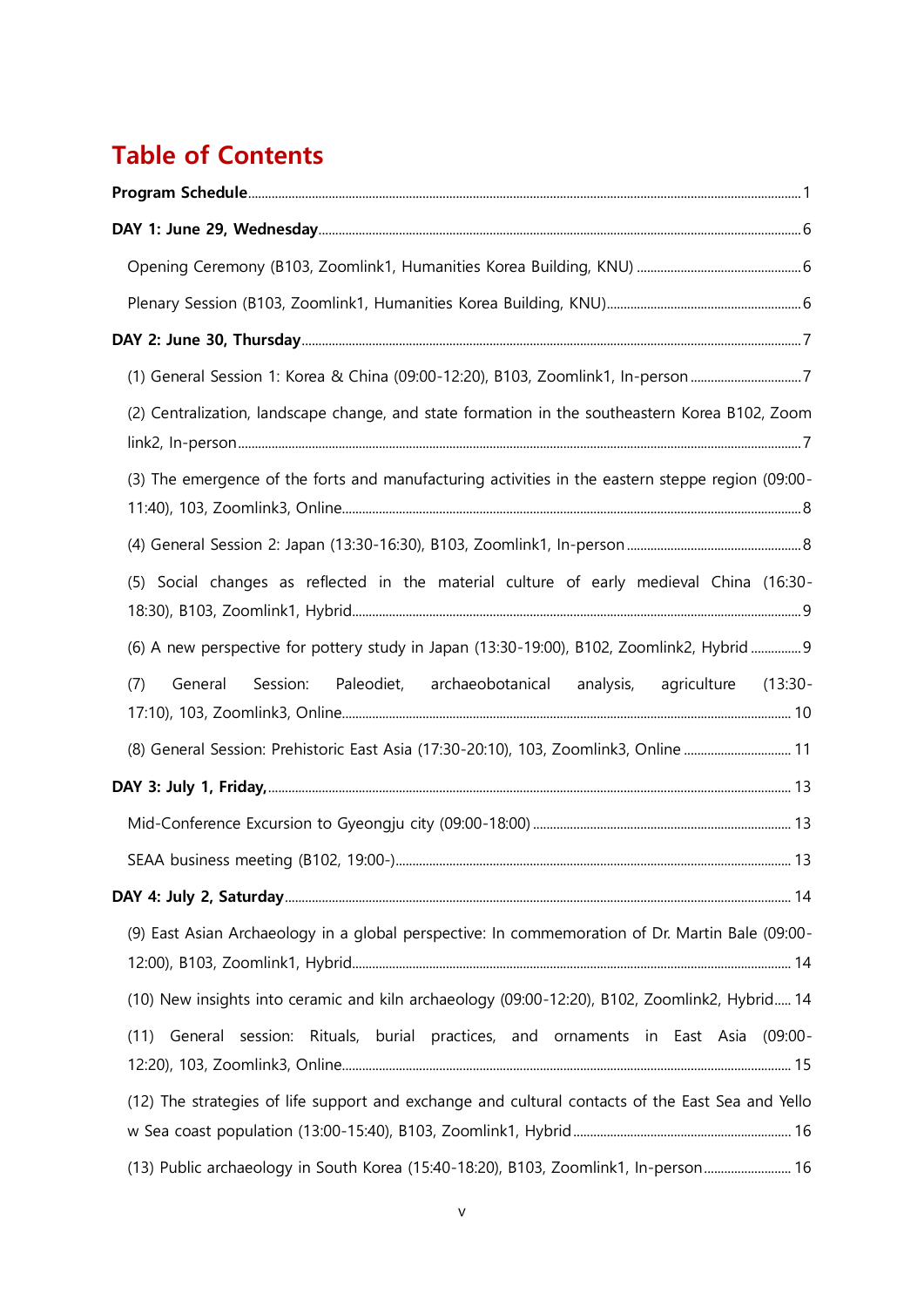| (14) New approaches in Korean CRM Archaeology (13:30-16:30), B102, Zoomlink2, In-person 17         |
|----------------------------------------------------------------------------------------------------|
| qeoarchaeology (16:30-<br>(15)<br>Developments and debates in the recent                           |
| (16) General Session: Lithic technology, Paleolithic (13:30-15:00), 103, Zoomlink3, Online  18     |
| (17) The processes behind establishment of herding societies in Mongolian plateau (15:00-          |
|                                                                                                    |
| (18) Case studies in comparative archaeology at the eastern and western ends of the Eurasian c     |
| New archaeological discoveries and research of the Zhou time<br>(19)<br>$(09:00 -$                 |
| (20) General Session: The practice, history and public outreach of archaeology (09:00-             |
| (21) Materiality, technology and biography of early scripts in East Asia (13:30-                   |
| (22) Integrating archaeology and arch. science to better understand the origins of Chinese civiliz |
|                                                                                                    |
|                                                                                                    |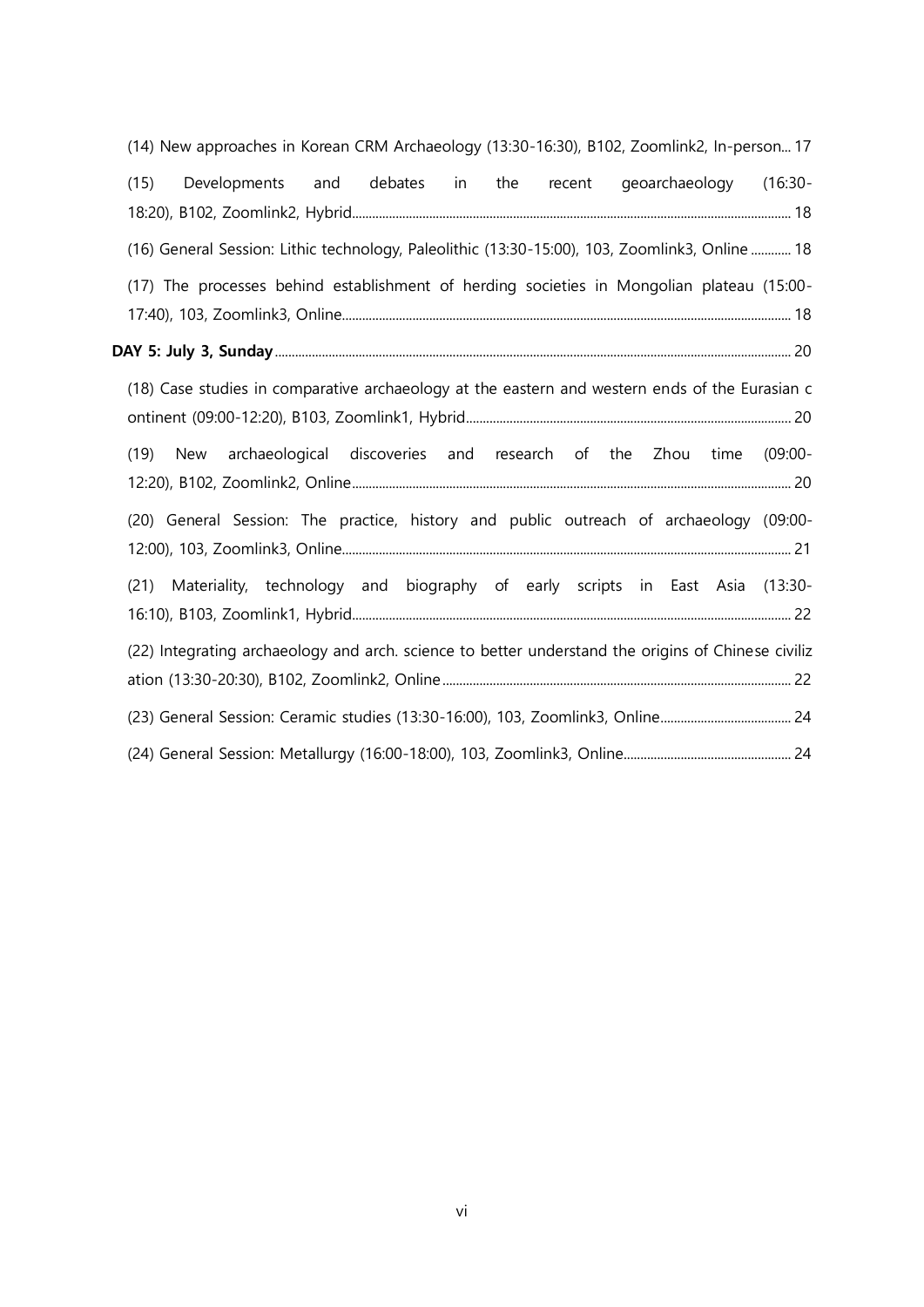# **Program Schedule**

## <span id="page-6-0"></span>**[DAY 1: June 29, Wednesday](#page-11-0)**



### **\*\*\*Important notification for the online participants\*\*\***

Please use time zone converter [\(https://www.timeanddate.com/worldclock/converter.html\)](https://www.timeanddate.com/worldclock/converter.html) to avoid missing your session. Each conference room (B103, B102, 103) has designated Zoomlinks which will be available on the members only page of SEAA website.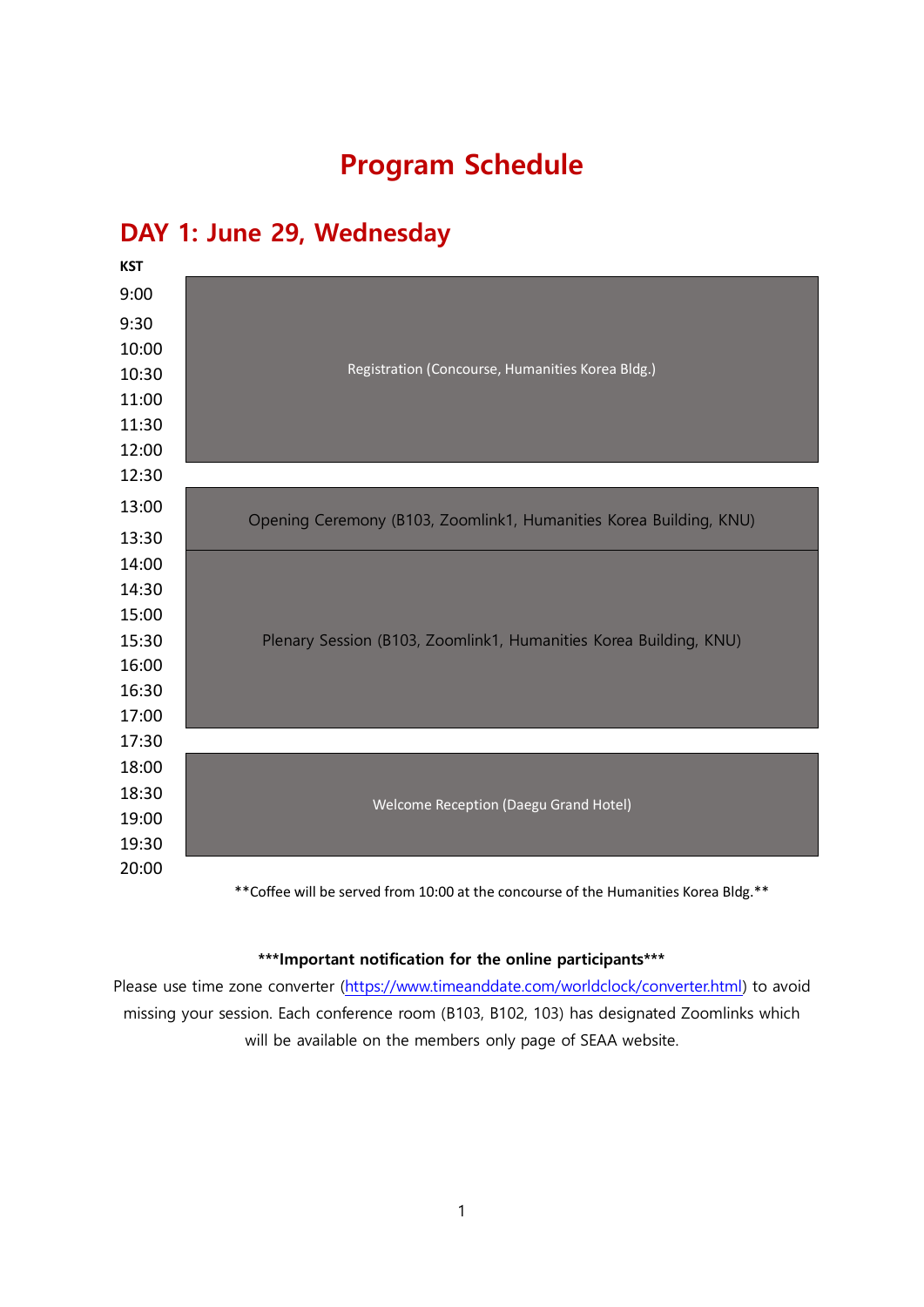| <b>KST</b>                                                | <b>B103</b>                                                                          | <b>B102</b>                                                                                                                               | 103                                                                                                                                      |  |  |  |
|-----------------------------------------------------------|--------------------------------------------------------------------------------------|-------------------------------------------------------------------------------------------------------------------------------------------|------------------------------------------------------------------------------------------------------------------------------------------|--|--|--|
| 9:00<br>9:30<br>10:00<br>10:30<br>11:00<br>11:30<br>12:00 | (1) General Session 1: Korea<br>& China (09:00-12:20), B103,<br>Zoomlink1, In-person | Centralization,<br>(2)<br>landscape<br>change,<br>and state formation in<br>southeastern<br>the<br>B102,<br>Korea<br>Zoomlink2, In-person | (3) The emergence of the forts<br>and manufacturing activities in<br>the eastern steppe region (09:00-<br>11:40), 103, Zoomlink3, Online |  |  |  |
| 12:30<br>13:00                                            | Lunch (Concourse, Humanities Korea Bldg.)                                            |                                                                                                                                           |                                                                                                                                          |  |  |  |
| 13:30<br>14:00                                            |                                                                                      |                                                                                                                                           |                                                                                                                                          |  |  |  |
| 14:30                                                     | (4) General Session 2: Japan                                                         |                                                                                                                                           | (7) General Session: Paleodiet,                                                                                                          |  |  |  |
| 15:00                                                     | $(13:30-16:30)$ , B103,<br>Zoomlink1, In-person                                      |                                                                                                                                           | archaeobotanical analysis,<br>agriculture (13:30-17:10), 103,                                                                            |  |  |  |
| 15:30                                                     |                                                                                      | (6) A new perspective                                                                                                                     | Zoomlink3, Online                                                                                                                        |  |  |  |
| 16:00<br>16:30<br>17:00                                   | (5) Social changes as<br>reflected in the material                                   | for pottery study in<br>Japan (13:30-19:00),<br>B102, Zoomlink2,<br>Hybrid                                                                |                                                                                                                                          |  |  |  |
| 17:30                                                     | culture of early medieval                                                            |                                                                                                                                           | (8) General Session: Prehistoric                                                                                                         |  |  |  |
| 18:00                                                     | China (16:30-18:30), B103,<br>Zoomlink1, Hybrid                                      |                                                                                                                                           |                                                                                                                                          |  |  |  |
| 18:30                                                     |                                                                                      |                                                                                                                                           | East Asia (17:30-20:10), 103,                                                                                                            |  |  |  |
| 19:00                                                     |                                                                                      |                                                                                                                                           | Zoomlink3, Online                                                                                                                        |  |  |  |
| 19:30<br>20:00                                            | SEAA council meeting<br>$(19:00 - 20:00)$                                            |                                                                                                                                           |                                                                                                                                          |  |  |  |

# **[DAY 2: June 30, Thursday](#page-12-0)**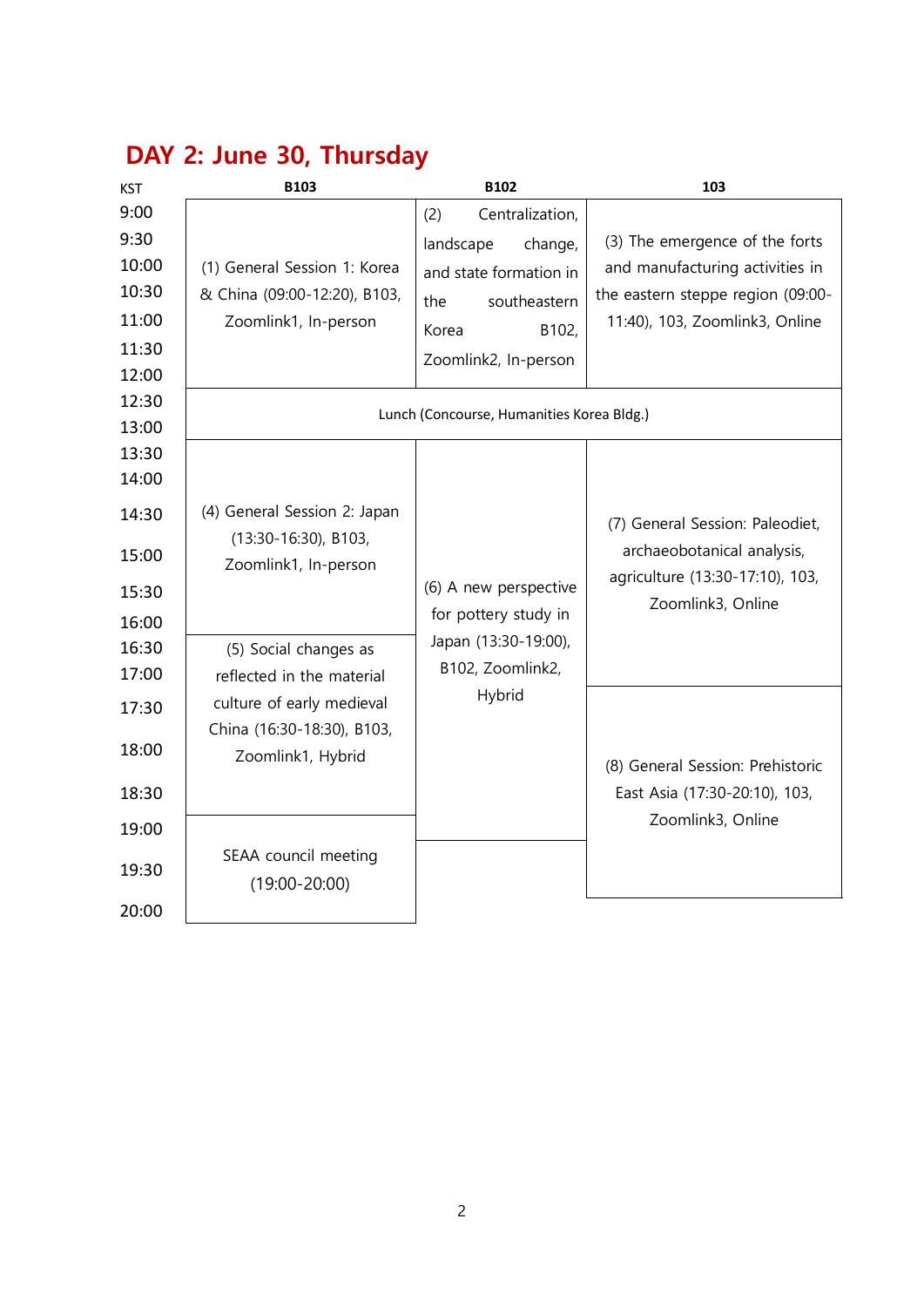

## **[DAY 3: July 1, Friday,](#page-18-0) Mid-Conference Excursion**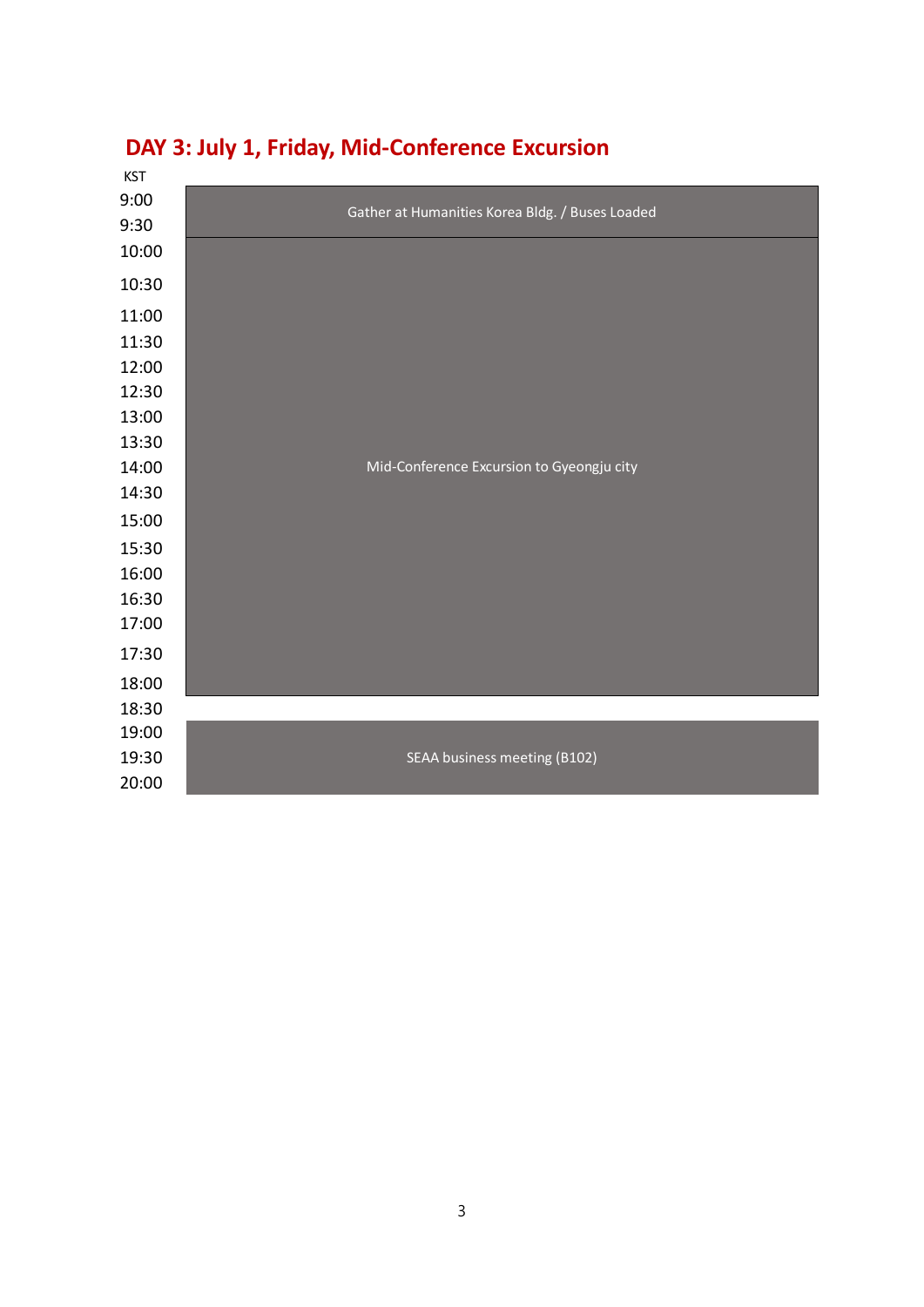| <b>KST</b>                                                | <b>B103</b>                                                                                                                                      | B102                                                                                                                                                                                 | 103                                                                                                                                 |  |  |
|-----------------------------------------------------------|--------------------------------------------------------------------------------------------------------------------------------------------------|--------------------------------------------------------------------------------------------------------------------------------------------------------------------------------------|-------------------------------------------------------------------------------------------------------------------------------------|--|--|
| 9:00<br>9:30<br>10:00<br>10:30<br>11:00<br>11:30<br>12:00 | (9) East Asian Archaeology in a global<br>perspective: In commemoration of Dr.<br>Martin Bale (09:00-12:00), B103,<br>Zoomlink1, Hybrid<br>Lunch | (10) New<br>insights into<br>ceramic and<br>kiln<br>archaeology<br>$(09:00 - 12:20)$ ,<br>B102,<br>Zoomlink2,<br>Hybrid                                                              | (11) General session: Rituals,<br>burial practices, and ornaments<br>in East Asia (09:00-12:20), 103,<br>Zoomlink3, Online          |  |  |
| 12:30<br>13:00                                            | (12) The strategies of life support and                                                                                                          | Lunch (Concourse, Humanities Korea Bldg.)                                                                                                                                            |                                                                                                                                     |  |  |
| 13:30<br>14:00<br>14:30<br>15:00                          | exchange and cultural contacts of the<br>East Sea and Yellow Sea coast<br>population (13:00-15:40), B103,<br>Zoomlink1, Hybrid                   | $(14)$ New<br>approaches in<br>Korean CRM<br>Archaeology                                                                                                                             | (16) General Session: Lithic<br>technology, Paleolithic (13:30-<br>15:00), 103, Zoomlink3                                           |  |  |
| 15:30<br>16:00<br>16:30<br>17:00<br>17:30<br>18:00        | (13) Public archaeology in South<br>Korea (15:40-18:20), B103, Zoomlink1,<br>In-person                                                           | $(13:30-16:30)$ ,<br>B102,<br>Zoomlink2, In-<br>person<br>(15)<br>Developments<br>and debates in<br>the recent<br>geoarchaeology<br>$(16:30-18:20)$<br>B102,<br>Zoomlink2,<br>Hybrid | (17) The processes behind<br>establishment of herding<br>societies in Mongolian plateau<br>(15:00-17:40), 103, Zoomlink3,<br>Online |  |  |
| 18:30                                                     | Farewell Reception (Concourse, Humanities Korea Bldg.)                                                                                           |                                                                                                                                                                                      |                                                                                                                                     |  |  |
| 19:00<br>19:30<br>20:00                                   |                                                                                                                                                  |                                                                                                                                                                                      |                                                                                                                                     |  |  |

# **[DAY 4: July 2, Saturday](#page-19-0)**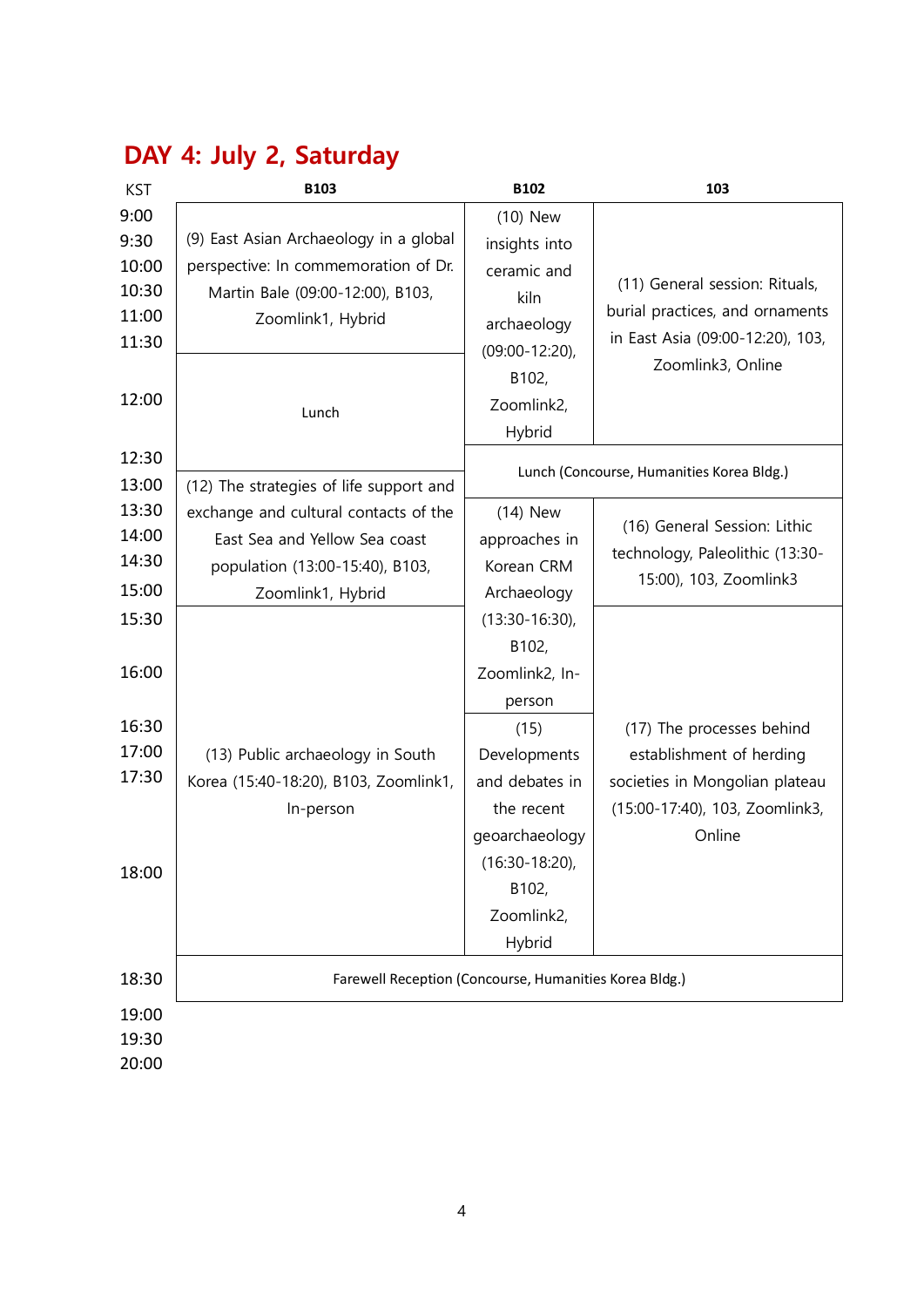| <b>KST</b>                                                | <b>B103</b>                                                                                                                                                         | B102                                                                                                                                                            | 103                                                                                                                         |
|-----------------------------------------------------------|---------------------------------------------------------------------------------------------------------------------------------------------------------------------|-----------------------------------------------------------------------------------------------------------------------------------------------------------------|-----------------------------------------------------------------------------------------------------------------------------|
| 9:00<br>9:30<br>10:00<br>10:30<br>11:00<br>11:30<br>12:00 | (18) Case studies in<br>comparative<br>archaeology at the<br>eastern and western<br>ends of the Eurasian<br>continent (09:00-<br>12:20), B103,<br>Zoomlink1, Hybrid | (19) New<br>archaeological<br>discoveries and<br>research of the<br>Zhou time (09:00-<br>12:20), B102,<br>Zoomlink2, Online                                     | (20) General Session: The practice, history<br>and public outreach of archaeology (09:00-<br>12:00), 103, Zoomlink3, Online |
| 12:30<br>13:00                                            |                                                                                                                                                                     |                                                                                                                                                                 | Lunch (Concourse, Humanities Korea Bldg.)                                                                                   |
| 13:30<br>14:00<br>14:30<br>15:00<br>15:30                 | (21) Materiality,                                                                                                                                                   | (22) Integrating<br>archaeology and<br>arch. science to<br>better understand<br>the origins of<br>Chinese civilization<br>$(13:30-20:30)$ ,<br>B102, Zoomlink2, | (23) General Session: Ceramic studies<br>(13:30-16:00), 103, Zoomlink3, Online                                              |
| 16:00<br>16:30<br>17:00<br>17:30<br>18:00<br>18:30        | technology and<br>biography of early<br>scripts in East Asia<br>$(13:30-16:10)$ , B103,<br>Zoomlink1, Hybrid                                                        |                                                                                                                                                                 | (24) General Session: Metallurgy (16:00-<br>18:00), 103, Zoomlink3, Online                                                  |
| 19:00<br>19:30<br>20:00                                   |                                                                                                                                                                     | Online                                                                                                                                                          |                                                                                                                             |

# **[DAY 5: July 3, Sunday](#page-25-0)**

\*\*Coffee will be served from 10:00 at the concourse of the Humanities Korea Bldg.\*\*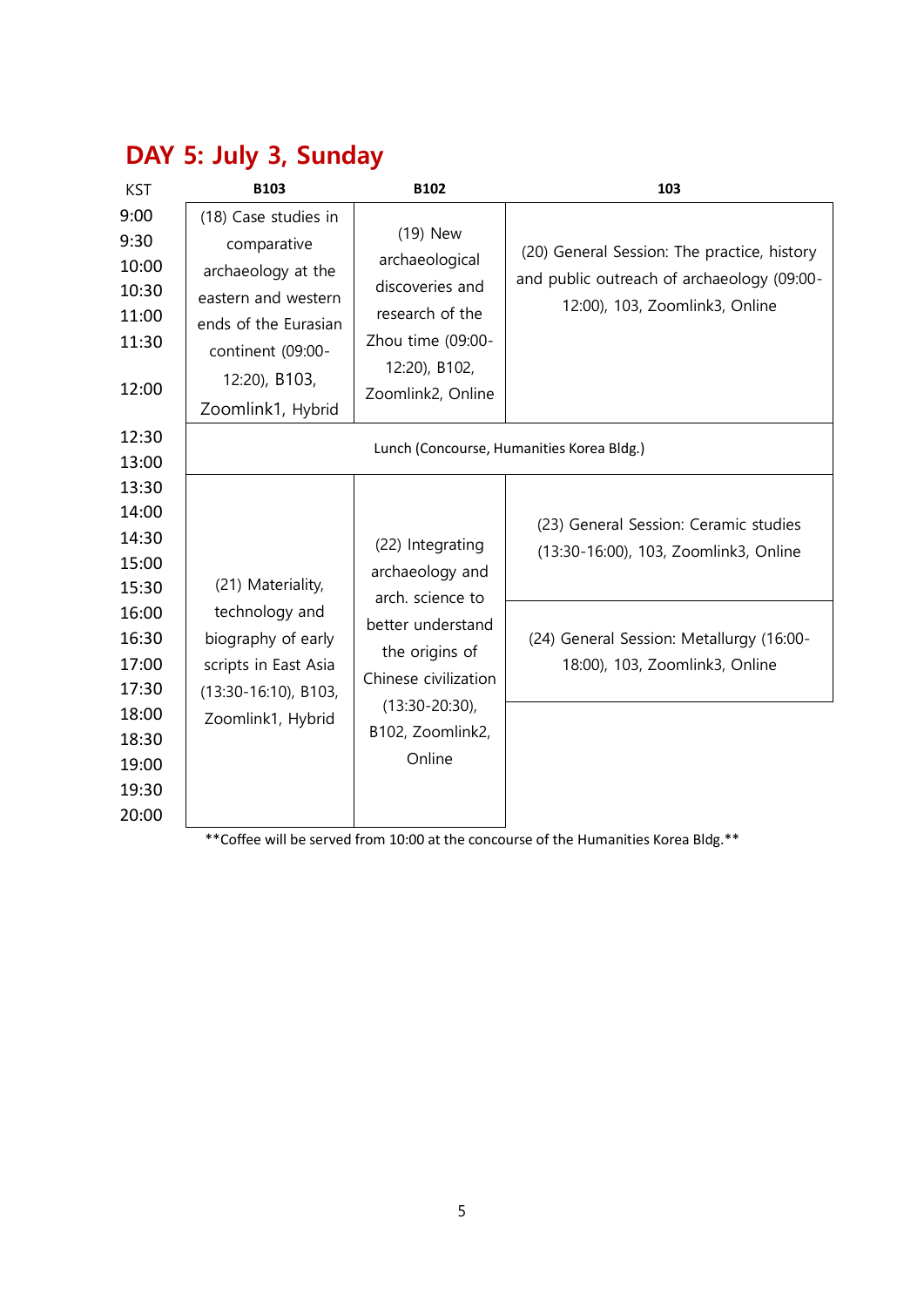# <span id="page-11-0"></span>**DAY 1: June 29, Wednesday**

### <span id="page-11-1"></span>Opening Ceremony (B103, Zoomlink1, Humanities Korea Building, KNU)

### 13:00 Welcome

- Sungjoo LEE (Dean, School of Humanities, Dept. of Anthropology, KNU, Local Organizer of SEAA9)
- Wonhwa HONG, President of KNU
- Anke Hein (President, Society for East Asian Archaeology)
- Yangjin Pak (Professor, Department of Archaeology, Chungnam National University

### <span id="page-11-2"></span>Plenary Session (B103, Zoomlink1, Humanities Korea Building, KNU)

- 14:00 Kidong BAE (Professor Emeritus, Dept. of Anthropology, Hanyang University):
- 14:30 Li LIU (Sir Robert Ho Tung Professor in Chinese Archeology, Dept. of East Asian Languages and Cultures, Stanford University):
- 15:00 Lothar von Falkenhausen (Professor, Cotsen Institute of Archaeology, University of California-Los Angeles): Some thoughts on State Formation in China
- 15:30 Jianhua YANG (Kuang Yaming Distinguished Professor, School of Archaeology, Jilin University of China): Interaction between Chinese northern frontier and Eurasian steppe during Early Iron Age
- 16:00 Takehiko MATSUGI (Professor, The National Museum of Japanese History): Cultural transformation of the Korean peninsula and the Japanese archipelago in the ancient World System centered on the Han Dynasty
- 

18:00- Welcome Reception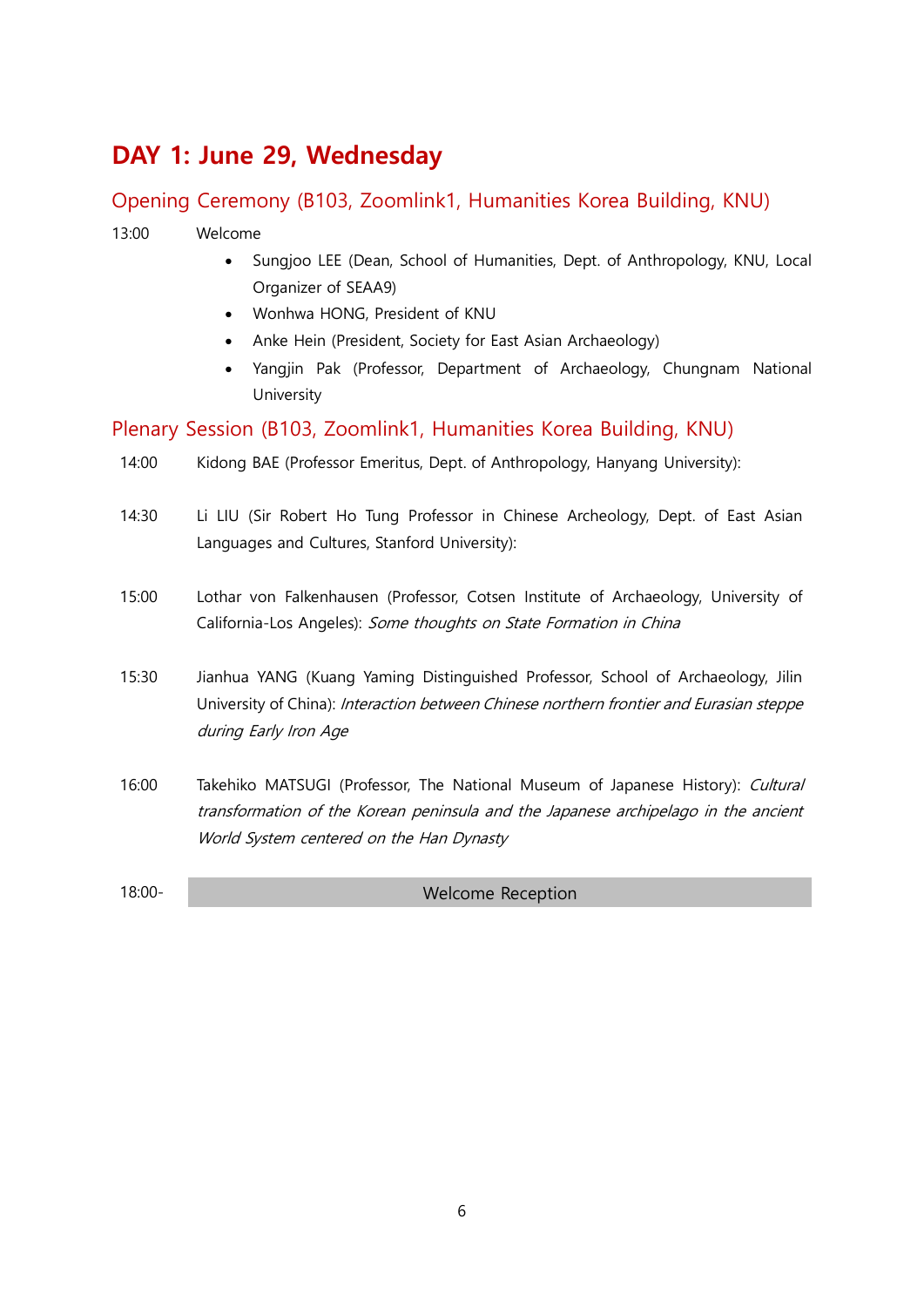### <span id="page-12-0"></span>**DAY 2: June 30, Thursday**

### **Morning**

<span id="page-12-1"></span>(1) General Session 1: Korea & China (09:00-12:20), B103, Zoomlink1, Inperson

- 9:00 Melody LI: Understanding Cocoon jars: Form and function
- 9:20 Emilie Jean GREEN: Chronology, climate & resilience: using multi-proxy Bayesian chronologies to examine pastoralist responses to dynamic steppe environments and landscapes in Northern Mongolia:
- 9:40 Siyi WANG: An exploration on stone sculptures with screened back in Ye City centering on the Beiwuzhuang hoard
- 10:00 Daeyang OH: Thoughts on the Bronze Age tomb network in the Lower Geumgang River on the Korean Peninsula– - focusing on comparisons between the tombs in Liaodong·Jirin of China, and southern North Korea
- 10:20 Youngjae LIM: Tang Dynasty stone chamber tombs in Lianyungang, Jiangsu Province, China, and the Baekje diaspora
- 10:40 Sebastian MUELLER: Constructing and altering memories: The burial mounds of Old Silla
- 11:00 Gowoon SEONG: A periodization of Ming ceramics consumption in Joseon from the 15<sup>th</sup> -17<sup>th</sup> centuries

<span id="page-12-2"></span>(2) Centralization, landscape change, and state formation in the southeastern Korea B102, Zoomlink2, In-person

Organizer: Kimyeong JANG

- 9:00 Kimyeong JANG: People who were sacrificed in Wolseong, the palace of Silla
- 9:20 Hunsuk KIM: Silla's time and life found at Wolseong Moat
- 9:40 Daehong JEONG: Silla tombs in Jjoksaem and the expression of power
- 10:00 Youngbae JI: Changes in the ruling ideology and construction of a new palace of the Silla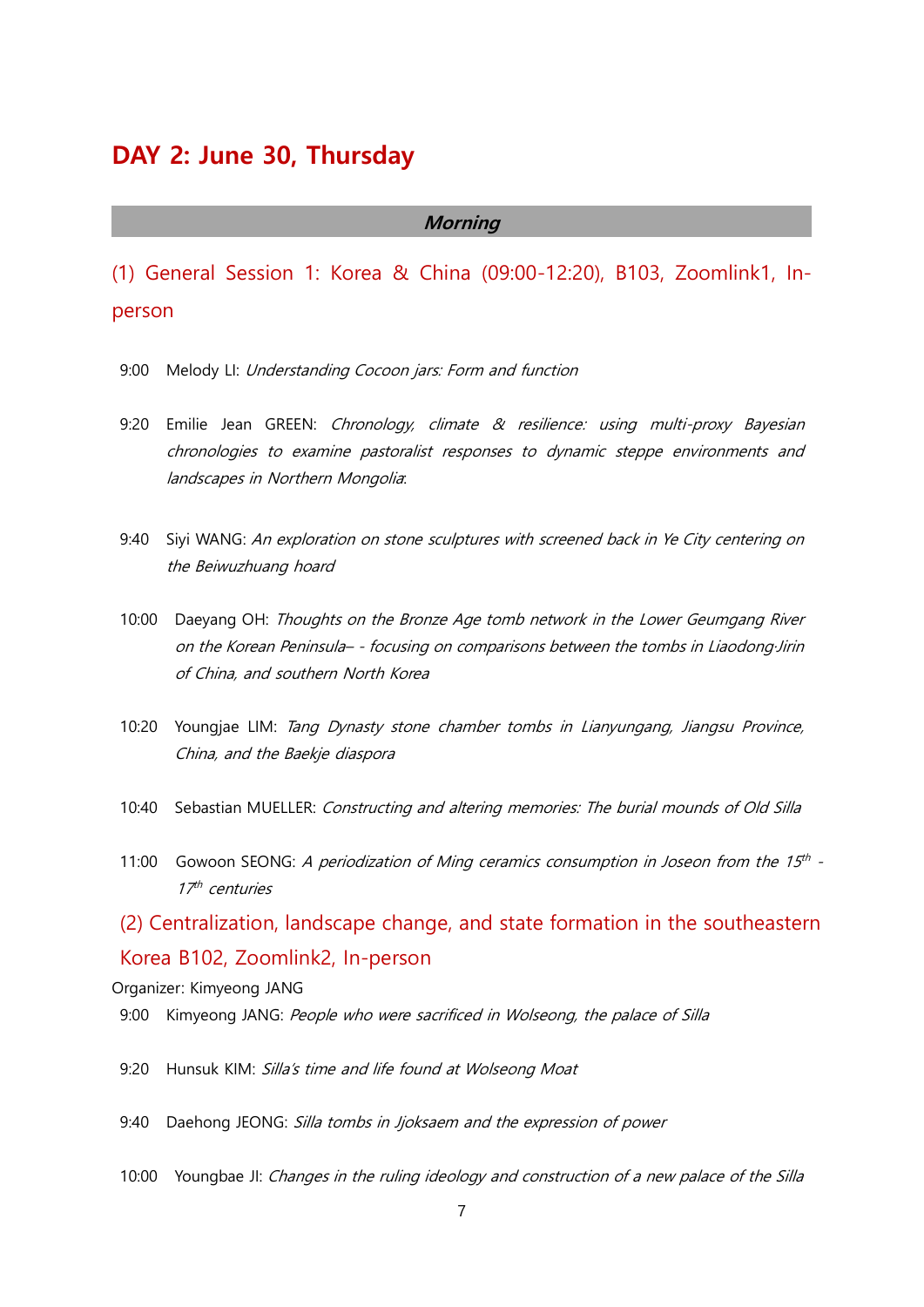#### Kingdom

- 10:20 Dongha KIM: The construction of Buddhist temples in the Silla capital and their role in the urban landscape
- 10:40 Juyeoung GWON: Characteristics of Gaya culture seen through Bihwa Gaya "Soonjang" (human sacrificial burial)
- 11:00 Kyeonghwa AHN: A study on the process of forming the capital of Ara Gaya
- 11:20 Woorim HAN: A study on the manufacturing technique of Gaya gilt-bronze crown

## <span id="page-13-0"></span>(3) The emergence of the forts and manufacturing activities in the eastern steppe region (09:00-11:40), 103, Zoomlink3, Online

Organizers: Daisuke NAKAMURA and Katsuhiko KIYAMA

- 9:00 Daisuke NAKAMURA, Galdan GANBAATAR, Oki NAKAMURA: Changes in landmarks and mobile routes on the Mongolian plateau from the Bronze Age to the Xiongnu period
- 9:20 Tomomi TAMURA: Glass beads trade of Xiongnu and Xianbei
- 9:40 Lochin ISHTSEREN: Reconstruction of the iron production environment in the Xiongnu period
- 10:00 Masatoshi SAGAWA: Significance of research on tile and brick production in Mongolian Archaeology
- 10:20 Katsuhiko KIYAMA, Tetsuo SHOJI: The survey of Shaltz Uul1, the fort in northeastern border of Mongolia
- 10:40 Isao USUKI: Xiongnu settlements and fortresses

#### **Afternoon**

<span id="page-13-1"></span>(4) General Session 2: Japan (13:30-16:30), B103, Zoomlink1, In-person

13:30 Shunna SUZUKI: The manufacture technology of bone tools in the first half of the late Jomon period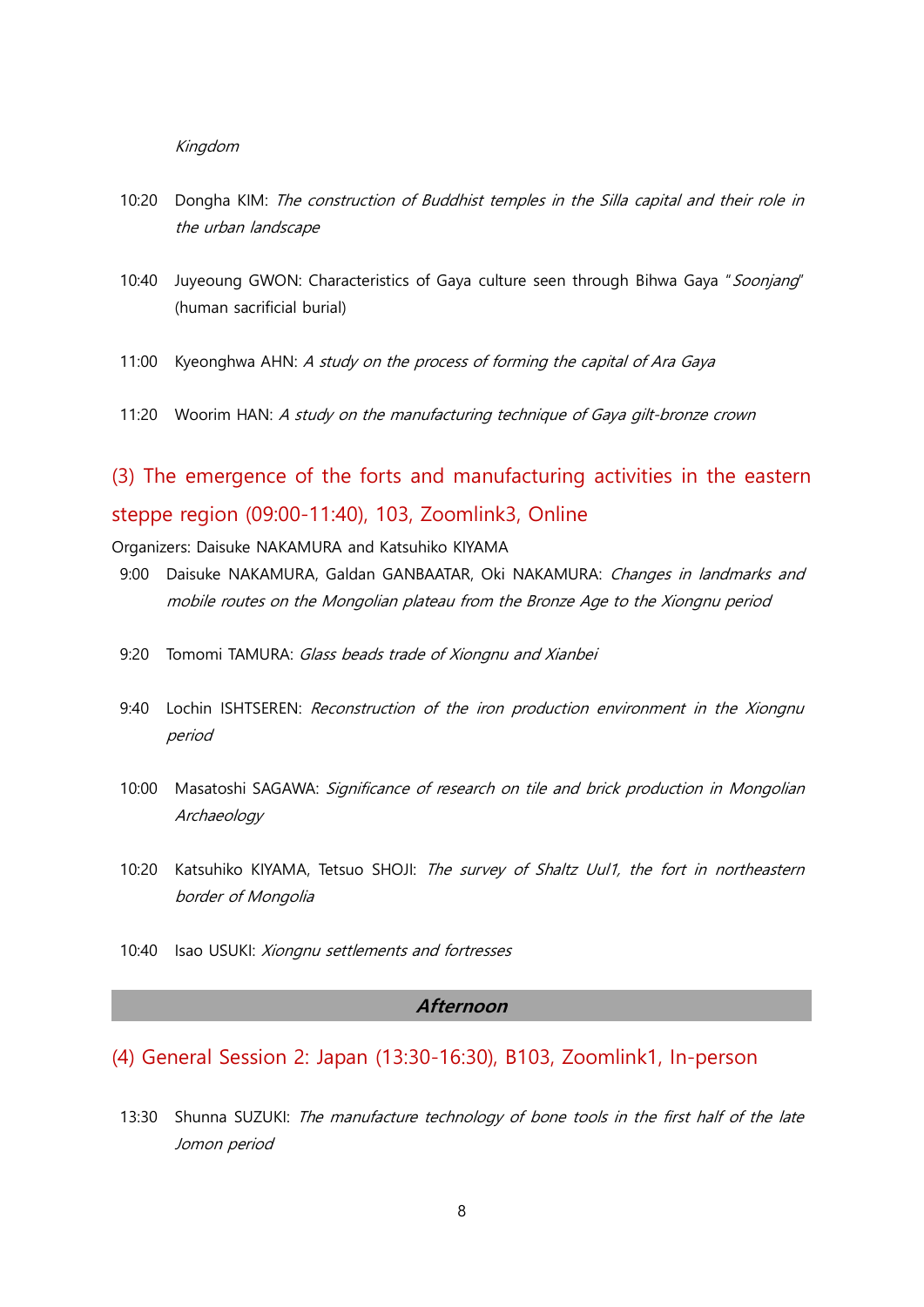- 13:50 Saki MURASE: Lithic raw material utilization in the incipient Jomon period in western Tokai: Identification of lithic raw material sources for Tanged points by handheld X-ray Fluorescence analysis
- 14:10 Helene PETITJEAN: Evolution in the use of bronze artifacts in a funeral context as seen from a study of mirrors in Yayoi Japan
- 14:30 James COBURN: Makimuku: the first capital ancient of the Kingdom of Wa
- 14:50 Keith KNAPP, Yasutaka FUJII: A token of a fruitful afterlife? The modification of Chinese 'spirit jars' (hunping 魂瓶) in Kofun period Japan

## <span id="page-14-0"></span>(5) Social changes as reflected in the material culture of early medieval China (16:30-18:30), B103, Zoomlink1, Hybrid

Organizers: Annette KIESER and Shing MUELLER

- 16:30 Annette KIESER: Celadon ware as indicator of social changes during the Six Dynasties (220-589)
- 16:50 Shing MEULLER: From Pingcheng to Luoyang: the material aspects of the "Sinicization" of the Tuoba Xianbei
- 17:10 Yukinobu ABE: Sophistication or cultural tradition? Change of seal knobs in the Northern and Southern Dynasties
- 17:30 Nataša Vampelj SUHADOLNIK: The Zhao bi wall and the material aspects of the Wei Jin tombs as indicator of social and political change in the Gansu region

### <span id="page-14-1"></span>(6) A new perspective for pottery study in Japan (13:30-19:00), B102, Zoomlink2, Hybrid

Organizer: Hiroki OBATA

- 13:30 Junichi FUKUI: Reconstruction of paleodiets by using Jomon pottery from southern Hokkaido, Japan
- 13:50 Yoshiki MIYATA, Tetsuya SHIROISHI, Saburo Fujita, Masaki SHIBATA, Akiko HORIUCHI, Nobuo MIYAUCHI, Dai KUNIKITA: Organic Residue Analysis of Yayoi Pottery from the Karako-Kagi Site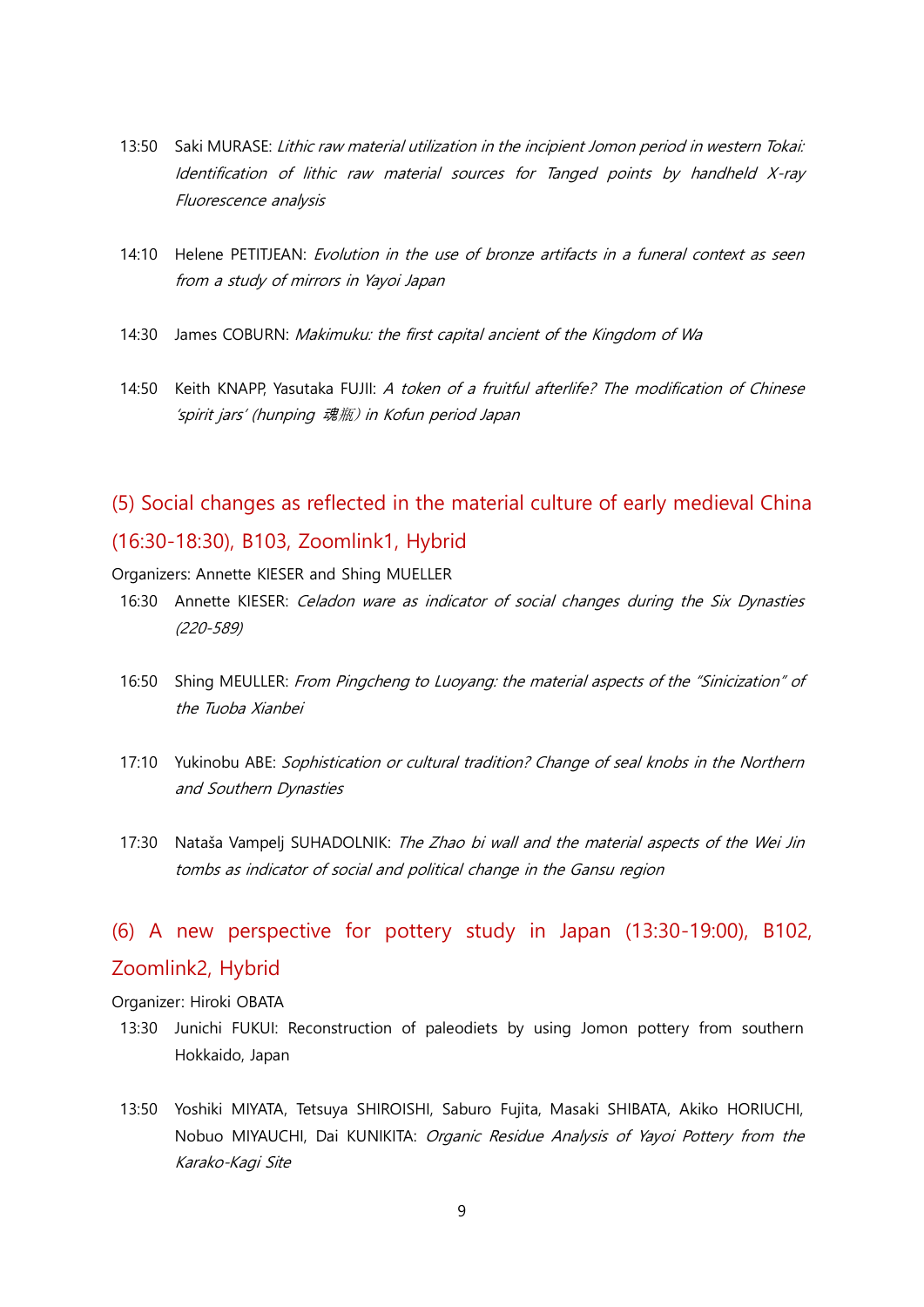- 14:10 Tetsuya SHIROISHI, Dai KUNIKITA, Saburo FUJITA, Masaki SHIBATA, Akiko HORIUCHI, Nobuo MIYAUCHI, Yoshiki MIYATA: Fish eating in the Yayoi Period from the perspective of pottery cooking: a case study of the Shimizu-Kaze and other Yayoi archaeological sites
- 14:30 Hiroki OBATA, Dai KUNIKITA: New data for diffusion time of rice farming in Japan by "Methods to Extract and Date Carbonised Material in Pottery
- 14:50 Yuka SASAKI, Hana YAMAMOTO: Correspondence between carbonized seeds and seed impressions on pottery
- 15:10 Haruhiro FUJITA: Verification of pottery type and dating criteria by deep learning cluster and supervised classification analyses of 3D-RGB data
- 15:30 Shuzo MURAMOTO, Junichi FUKUI, Nobuo MIYAUCHI, Akiko HORIUCHI, Yoshiki MIYATA: Cooking pots in the Tobinitai culture
- 15:50 Yastami NISHIDA: Computed tomography and fiber-tempered Jomon pottery
- 16:10 Ryo YAMAMOTO, Kenta ICHIKAWA: Classification of Sue ware types and dating by 3D-2D-CNN models
- 16:30 Shuichi NOSHIRO, Kenta ICHIKAWA: What do pottery impressions, other than seeds, fruits or insects, tell us?
- 16:50 Israel Mendonca DOS SANTOS, Hiroki OBATA: Automatic classification of Jomon period's potsherds by means of artificial intelligence
- 17:10 Yo NEGISHI, Ken-ichi OKADA: Eastward diffusion process of jar burial in the Jomon-Yayoi transition

### <span id="page-15-0"></span>(7) General Session: Paleodiet, archaeobotanical analysis, agriculture (13:30- 17:10), 103, Zoomlink3, Online

- 13:30 Mitchell MA: From "land of barbarians" to home of Confucius: a synthesis of archaeobotanical records in Shandong Province (Northern China) from the early Neolithic to Qin/Han periods
- 13:50 Yufeng SUN, Duo TIAN: Archaeobotanical and plant isotope analyses reveal the barley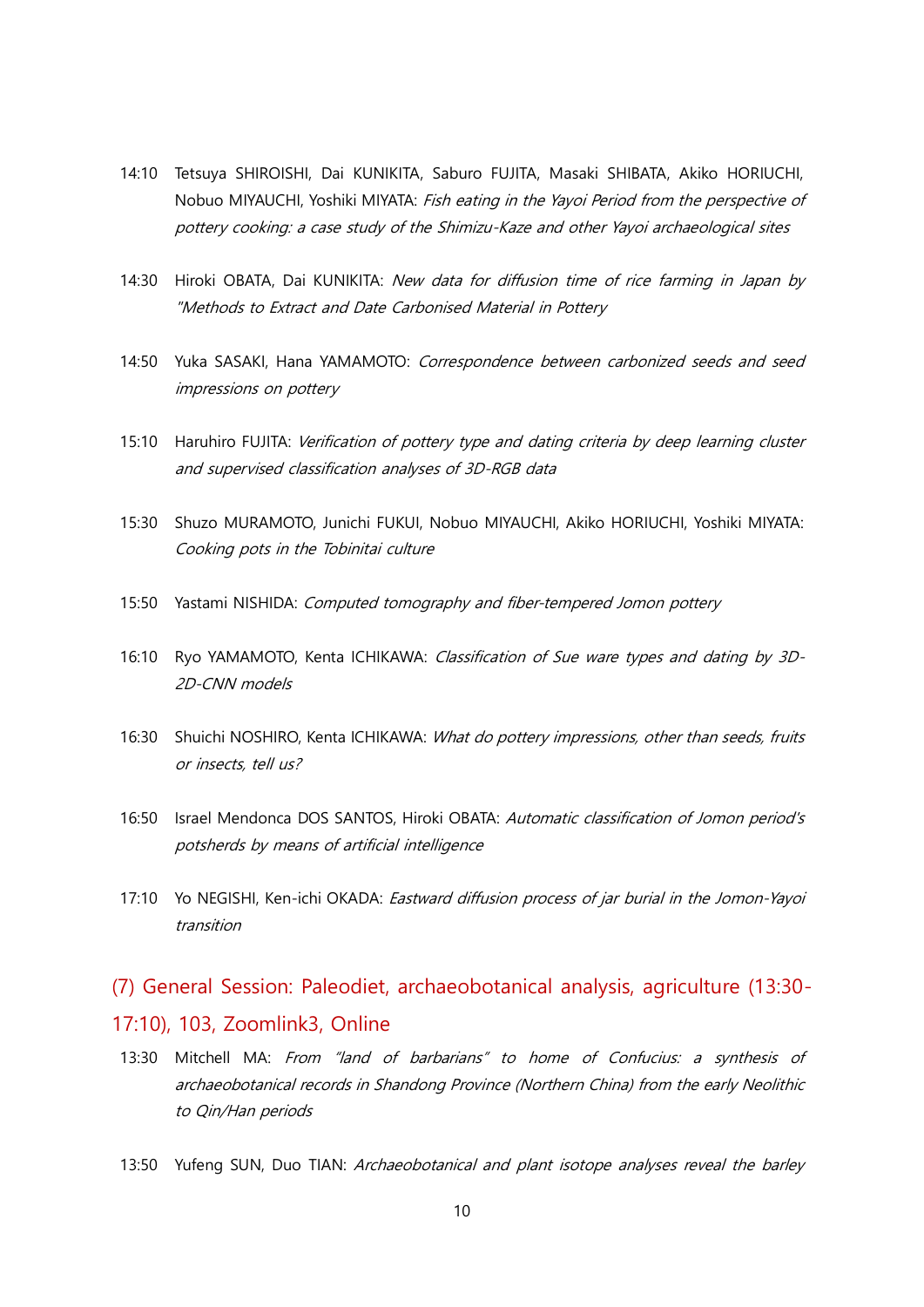cultivation strategies in prehistoric eastern Tianshan, NW China (from the late 2nd millennium BCE to the early 1st millennium CE)

- 14:10 Jingbo LI: Alcohol in the Han Empire: Archaeological evidence from the Xinfeng cemetery
- 14:30 Kuei-chen LIM: Paleodiets and origins of the inhabitants on the Chengdu Plain before the middle Bronze Age
- 14:50 Yang LIU: Analysis of charred Plant Remains from Jixielinchang Site in Shandong Province: environment, production, and life of a salt industry site
- 15:10 Xuexiang CHEN: Prehistoric crop structure and social cooperation mechanism: Comparison between Liangzhu Culture and Dawenkou Culture in China
- 15:30 Li-Ying WANG, Kuei-chen LIN, Zhiging ZHOU: *Investigating Neolithic pottery use in the* Yanyuan Basin in Southwest China using organic residue analysis
- 15:50 Alison BETTS: Pastoral seasonality in the Bronze Age of North-West China
- 16:10 Zejuan SUN: The early domestication of plants including soybean and rice from the Xiaogao site at the north edge of the Shandong Highlands, East China, in the early Neolithic period

### <span id="page-16-0"></span>(8) General Session: Prehistoric East Asia (17:30-20:10), 103, Zoomlink3, Online

- 17:30 Corey NOXON, Kenichi YANO: Uncovering Kyoto University: utilizing past reports to track occupational density over 10,000 years
- 17:50 Chuya HOSHINO: *Diversity in the trajectory from tribal to chiefdom-level social complexity* in semi-peripheral regions: a case study from eastern Japan in the Yayoi period
- 18:10 Leah M BRAINERD, Enrico R CREMA, Marco MADELLA, Akihiro YOSHIDA: Can we make it over the wall? Demographic trajectories around the "Jomon Wall" during the Yayoi-Jomon transition in Japan
- 18:30 Simon CARRIGNON, Shinya SHODA, Leah BRAINERD, Christopher STEVENS, Enrico CREMA: Detecting cultural boundaries during the Jomon/Yayoi transition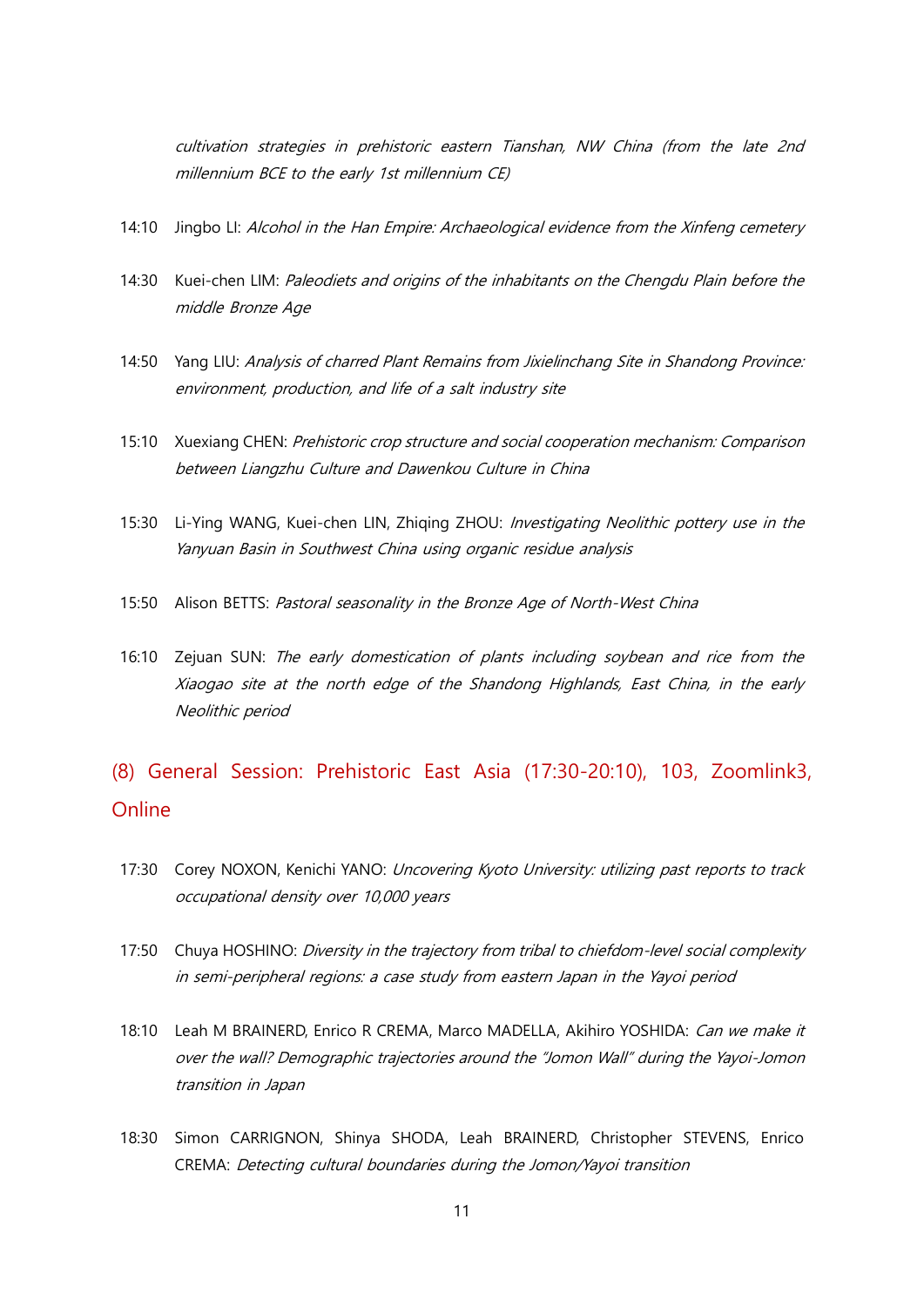- 18:50 Enrico CREMA, Chris STEVENS: Regional variation in the dispersal rate of rice farming in prehistoric Japan
- 19:10 Andrew WOMACK: Tracking Neolithic and early Bronze Age interaction networks in northwestern China

### **Evening**

<span id="page-17-0"></span>SEAA council meeting (19:00-20:00)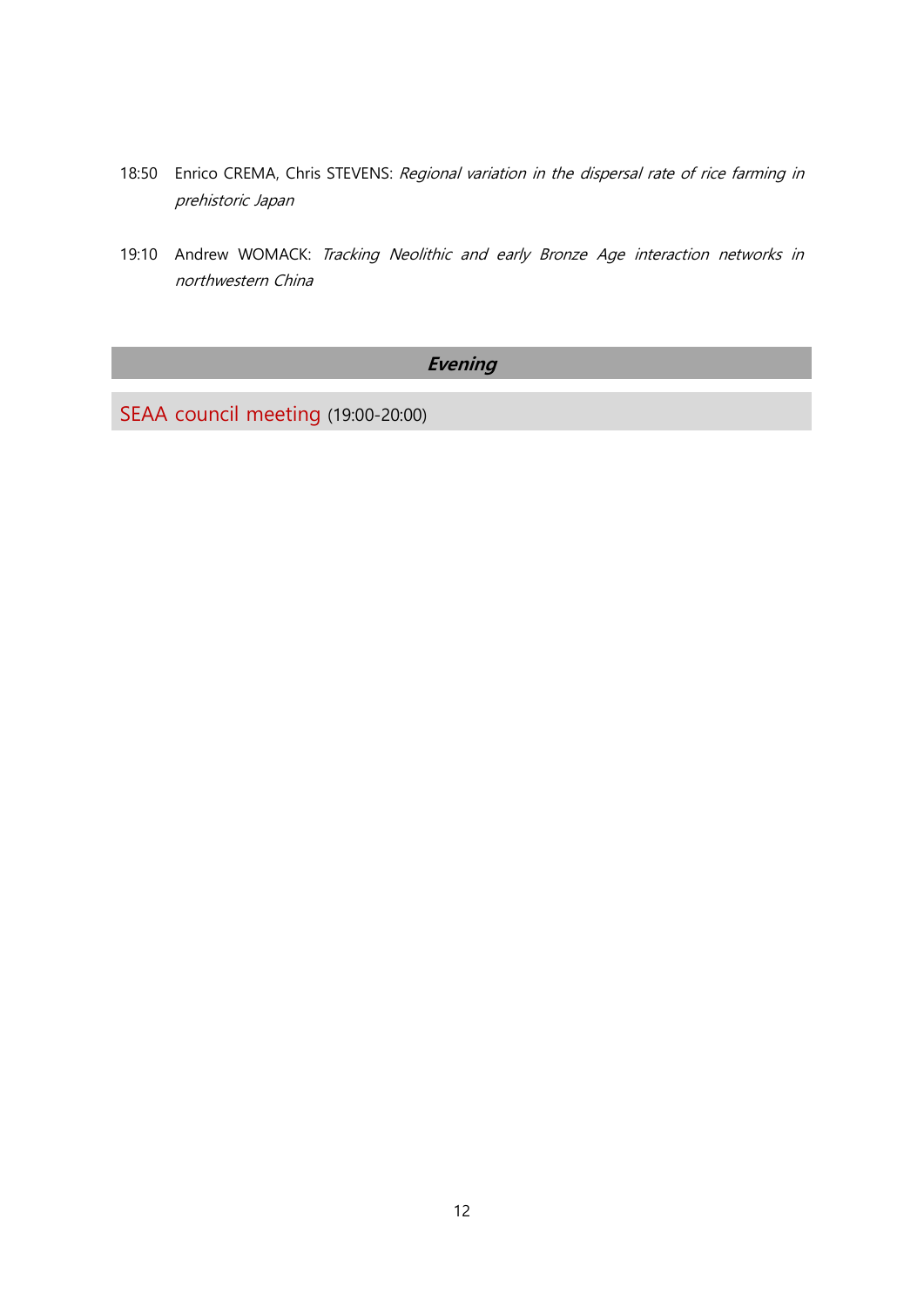# <span id="page-18-0"></span>**DAY 3: July 1, Friday,**

### **Morning**

<span id="page-18-1"></span>Mid-Conference Excursion to Gyeongju city (09:00-18:00)

### **Evening**

<span id="page-18-2"></span>SEAA business meeting (B102, 19:00-)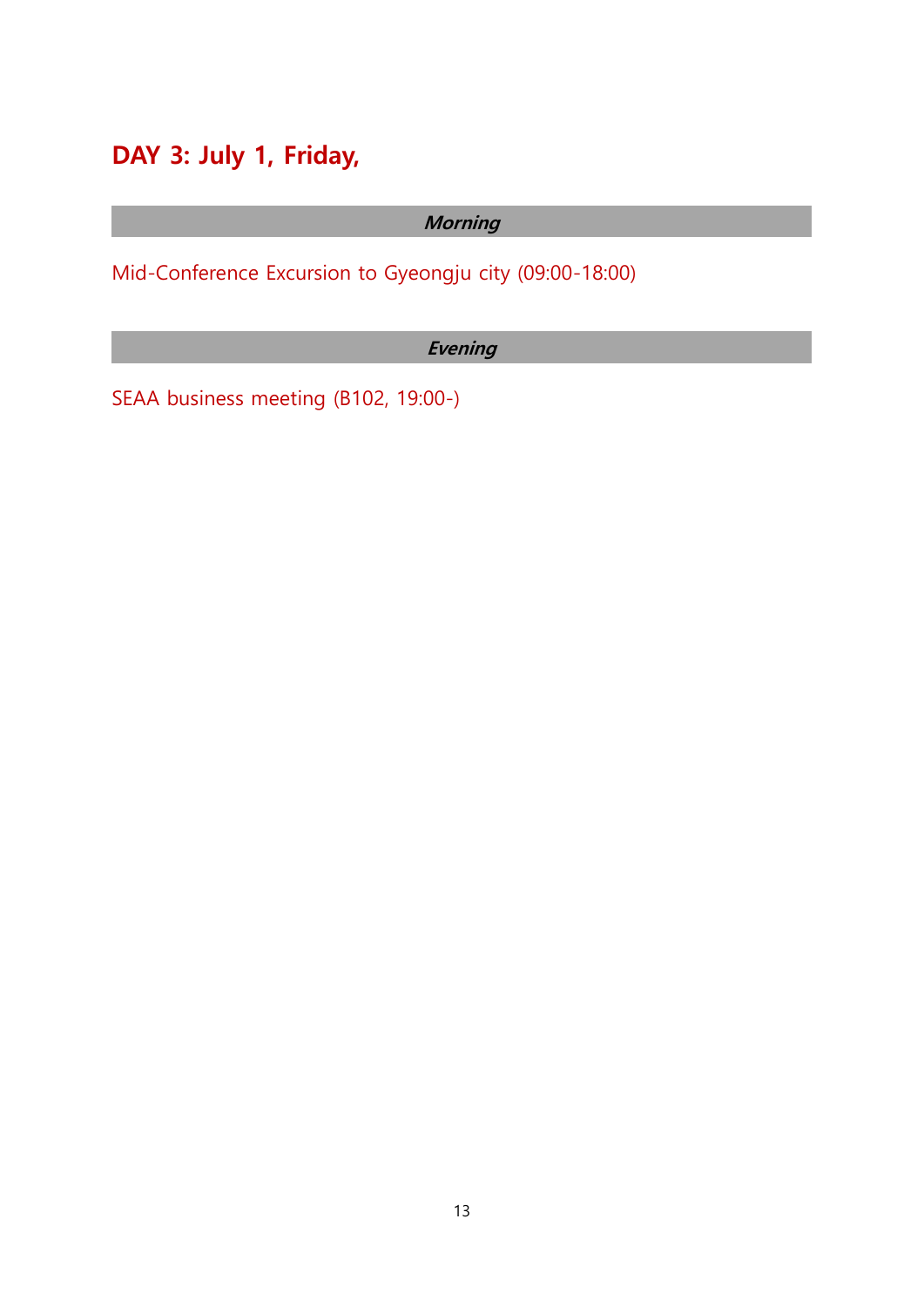### <span id="page-19-0"></span>**DAY 4: July 2, Saturday**

#### **Morning**

<span id="page-19-1"></span>(9) East Asian Archaeology in a global perspective: In commemoration of Dr. Martin Bale (09:00-12:00), B103, Zoomlink1, Hybrid

Organizer: Seungki KWAK

- 9:00 Sungioo LEE: To commemorate Dr. Martin Thomas Bale
- 9:20 Jack Davey: Writing, literacy, and technology in Early Korea: The Taho-ri writing brushes reconsidered
- 9:40 Min LI: Taosi, Shimao, and the archaeology of Highland Longshan Interaction Network
- 10:00 Tatsuya HIRAGORI: On the reception of polished stone daggers on the Japanese Archipelago: discussing cultural transmission between Japan and Korea
- 10:20 Joonho SON: Comparative study of stone tools from the Korean Peninsula and Northeastern China dating to the time of the emergence of agriculture
- 10:40 Minjung KO, Hopil YUN: The structure and appearance of permanent settlements in the Early Bronze Age in the Namgang Basin
- 11:00 Seungki KWAK: Organic residue analysis as an informative tool for understanding part human activities: a case study from the Korean Peninsula

## <span id="page-19-2"></span>(10) New insights into ceramic and kiln archaeology (09:00-12:20), B102, Zoomlink2, Hybrid

Organizers: Takafumi NIWA and Megumi JINNO

- 9:00 Siya CHEN: Decorations of lead-glazed pottery during the Middle and Late Tang periodsdiscoveries from Tang Chang'an city
- 9:20 Keiko MATSUMOTO: On the excavated majolica albarello with the polychrome 'foglie' motif -a piece of majolica tells us the circumstances of Europe in the Reformation and Japan in the National Isolation-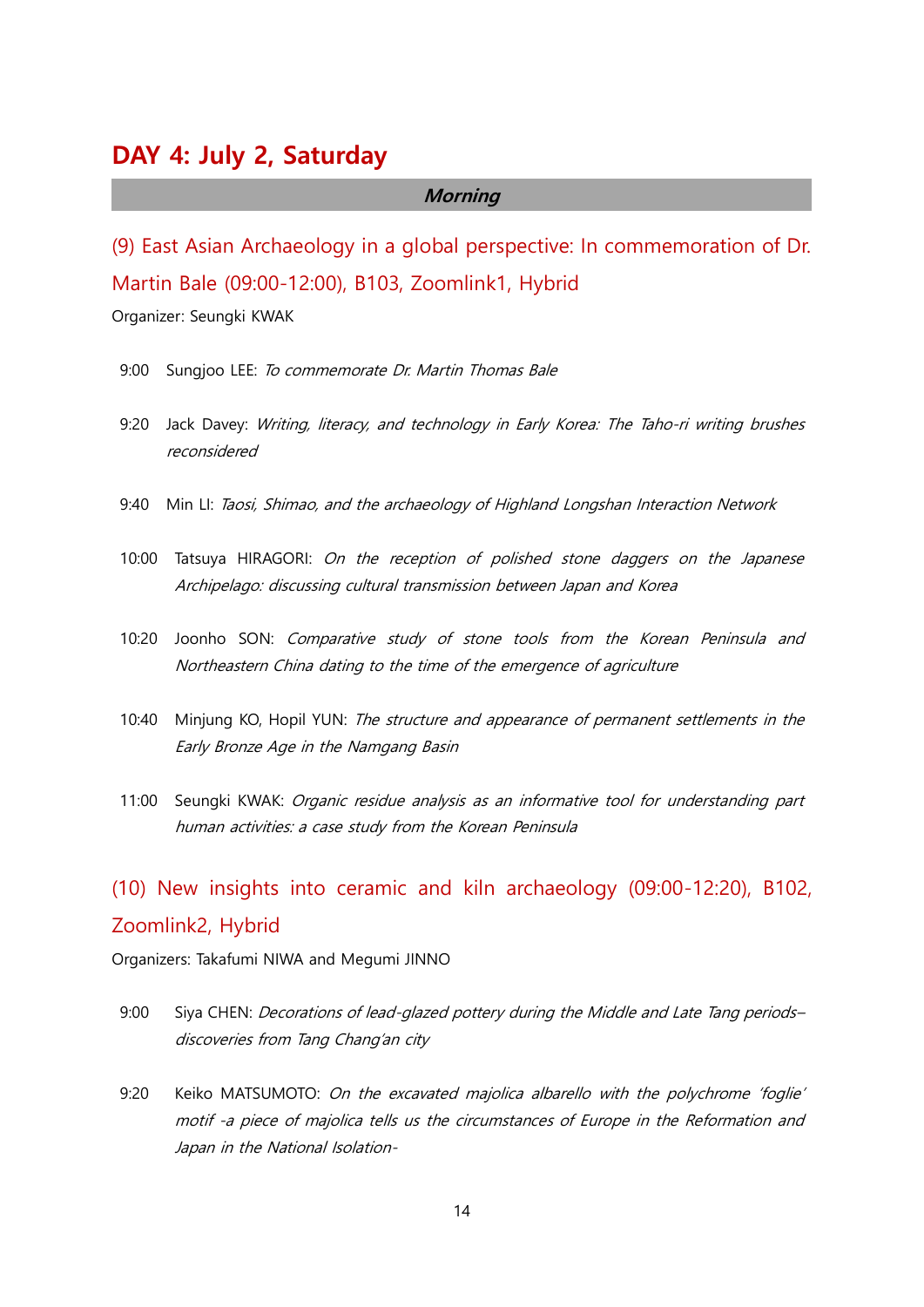- 9:40 Eun Gyeng YANG: A Study of the green-glazed roof tiles excavated at a Northern Wei temple
- 10:00 Kohei KAKIZOE: The kilns and pottery production of Edo period in the Yamaguchi prefecture
- 10:20 Takafumi NIWA: Tang Sancai, Silla glazed pottery, and Nara Sancai: from a kiln archaeology perspective
- 10:40 Yanru CHEN: The analysis of the Medieval Japanese tea culture in the aspect of Tenmoku bowls made in China and Japan
- 11:00 Takayuki ARAI: The definition of Jingdezhen official kiln in the Ming Dynasty: the difference between Taochang and Yuqichang
- 11:20 Jinno MEGUMI: Why did ancient ceramics cross the Sea?

<span id="page-20-0"></span>(11) General session: Rituals, burial practices, and ornaments in East Asia (09:00-12:20), 103, Zoomlink3, Online

- 9:00 Britta STEIN: Reinterpreting the role of the horse in Kofun Period Japan
- 9:20 Francis ALLARD: The Han and Three Kingdoms period burials at Hepu, China
- 9:40 Lauren GLOVER: Stone and metal ornaments at Hepu in southern China and their relationship to ornaments across Asia
- 10:00 Chigusa UCHIDA: A typo-chronological study on the jade headdress comb of Liangzhu Culture
- 10:20 Hau-ling Eileen LAM: Glass containers of the Han China
- 10:40 Lan DING: Using statistical methods to study the existence of tomb-guardian beasts, tiger seat bird frame drums and wooden figurines unearthed from Chu tombs of East Zhou Dynasty in China
- 11:00 Tomoko NAGATOMO, Kishimoto NAOFUMI, Asai TAKEHIRO: Construction standards and rituals of Kofun period tumuli on the Japanese Archipelago: a case study of the Kutsukawa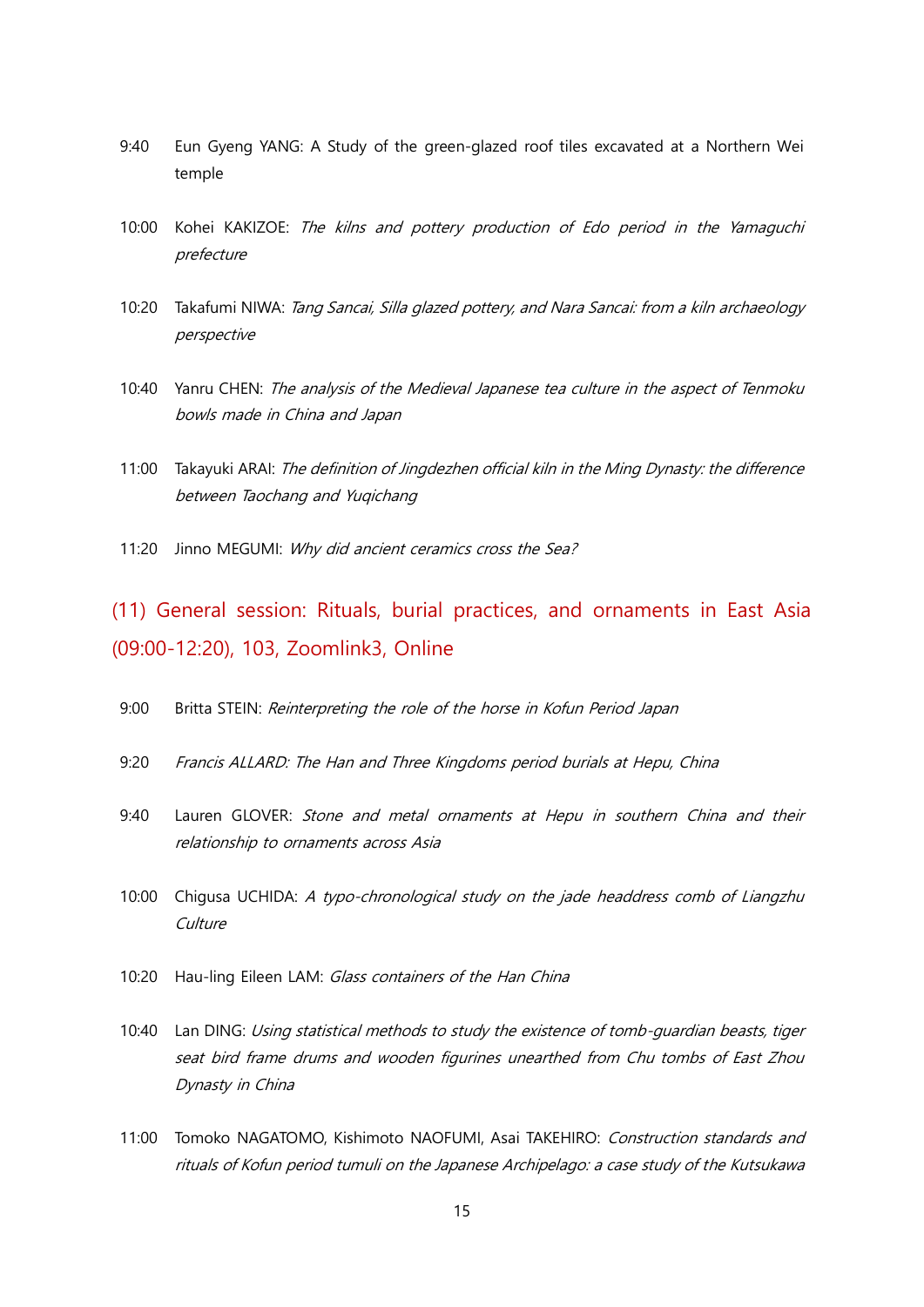Kurumazuka Tumulus in Kyoto

11:20 Junko UCHIDA, Koji MIZOGUCHI: The small and medium-sized tombs surrounding the HPKM 1001 tomb in the Xibeigang Shang royal cemetery in Anyang Yinxu: their characters and implications

### **Afternoon**

<span id="page-21-0"></span>(12) The strategies of life support and exchange and cultural contacts of the East Sea and Yellow Sea coast population (13:00-15:40), B103, Zoomlink1, Hybrid

Organizer: In Uk KANG

- 13:00 Si Eun YANG: Cultural Exchange between Xianbei and Koguryo
- 13:20 Jong Ha HONG: Current trends in genetic analyses of ancient animals found at the East Asian archaeological sites
- 13:40 In Uk Kang: Non-Chinese iron making tradition in Pan-east rim area and its Eurasia origin - newly found materials from Russian Far East and Manchuria
- 14:00 Elena SOLOVYEVA, Irina GNEZDILOVA: The images of water transport and its role in ancient Japan
- 14:20 Jaeyoun KIM: The spread of early ondol in Eurasia during the Iron Age with evidence from Primorsky of Russia: connection between the southern part of Korean Peninsula and Jabaikal region of Russia
- 14:40 Anastasiiya NESTRKINA, Ekaterina GIRCHENKO: Xituanshan culture and Megalithic monuments of Korea: probable connections and analogies

# <span id="page-21-1"></span>(13) Public archaeology in South Korea (15:40-18:20), B103, Zoomlink1, Inperson

Organizers: Daeyoun CHO and Minjae ZOH

15:40 Daeyoun CHO, Sungha KIM, Eunhang KANG, Jinyoung WOO: Investigating public archaeology in Korea: focusing on mock excavation programs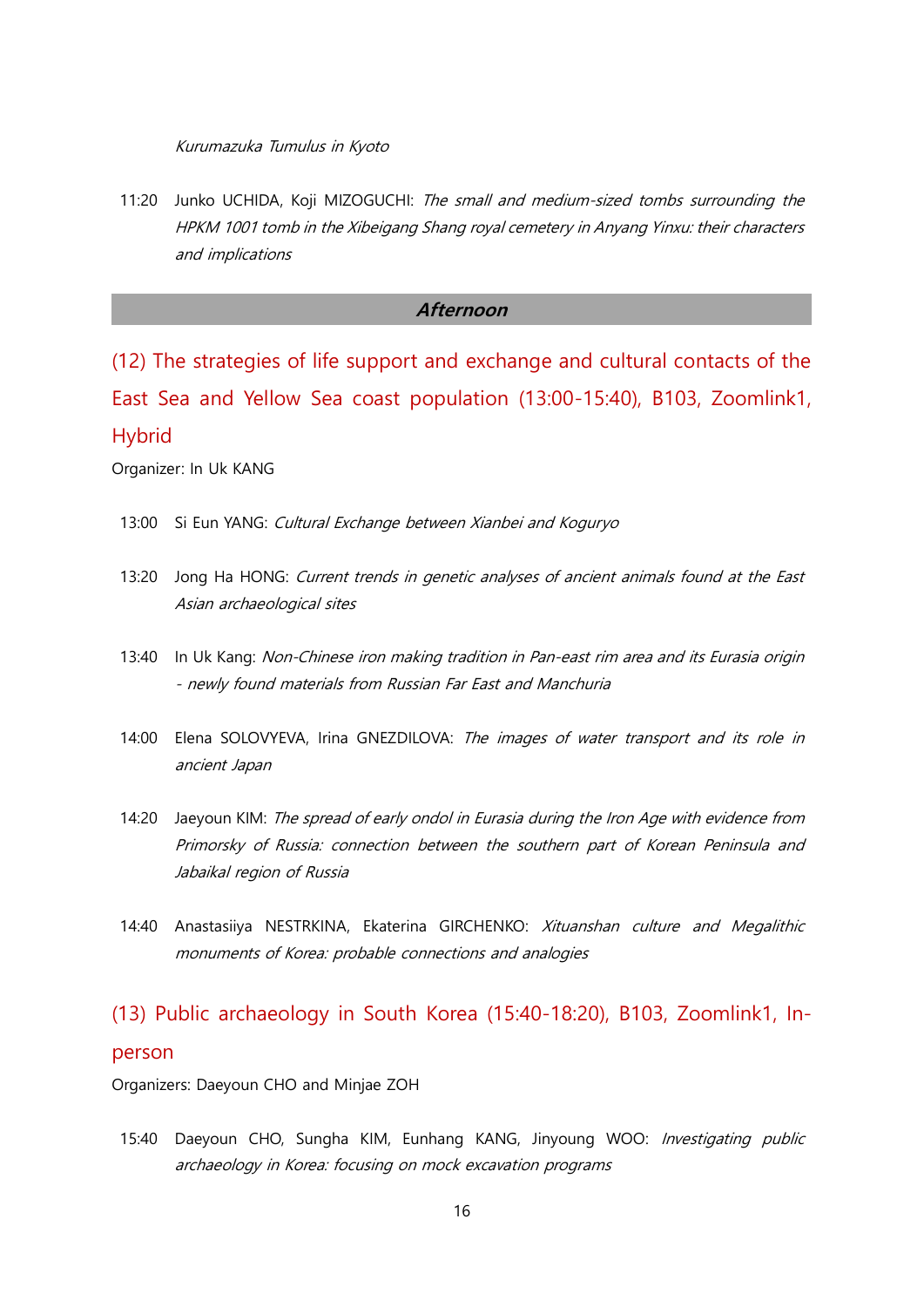- 16:00 Hyeong Woo LEE, Seonggeun JEON, Gyeongseon CHOI, Xi WANG, Marielle BRENDLEN, Mun JIEUN: Popularity of the 'Handaxe' through the News Media
- 16:20 Gyongtaek KIM: Prehistoric settlement site of Songguk-ri & the contemporary residents
- 16:40 Mincheol SIN, Inhae KO: Public interactions, museums and artifacts: focusing on displays and education programs
- 17:00 Namkyu LEE: The meaning of public archaeology from the iron production festival in Ulsan, South Korea
- 17:20 Minjae ZOH: Underpinning some of the key issues of public archaeology in South Korea

## <span id="page-22-0"></span>(14) New approaches in Korean CRM Archaeology (13:30-16:30), B102, Zoomlink2, In-person

Organizer: Sinae KANG

- 13:30 Jungho KIM: Bigger is better: Excavation of Korea's largest ancient kiln at the Toecheolli Site, Changnyeong Foundation of East Asia Cultural Properties Institute
- 13:50 Chul-Joo HWANG: Environmental Changes and Occupational History of the Incipient Neolithic Coastal Settlement: Some suggestions based on the analyses of the stratified sediment of Jukbyeon-ri
- 14:10 Sanghyuk KO: Object of unknown! what is it?: Finding out the unknown item of protohistoric grave assemblage through the international information exchange
- 14:30 Wooktaek KWON: The practices of community archaeology in Guam-dong, Deagu: The activities of CRM Institute and changes in the perspectives of local communities
- 14:50 Kyoung Hawn KIM: The role of CRM in modern archaeology and its future implications: Case study of Imdang area, southeastern part of the Korean peninsula
- 15:10 Jin KIM: Three years of unearthing: Holistic insights into the excavation of the ancient village of Seokdong in the southeastern region of the Korea Peninsula
- 15:30 Sinae KANG: Strategic approaches the public education using the reconstructed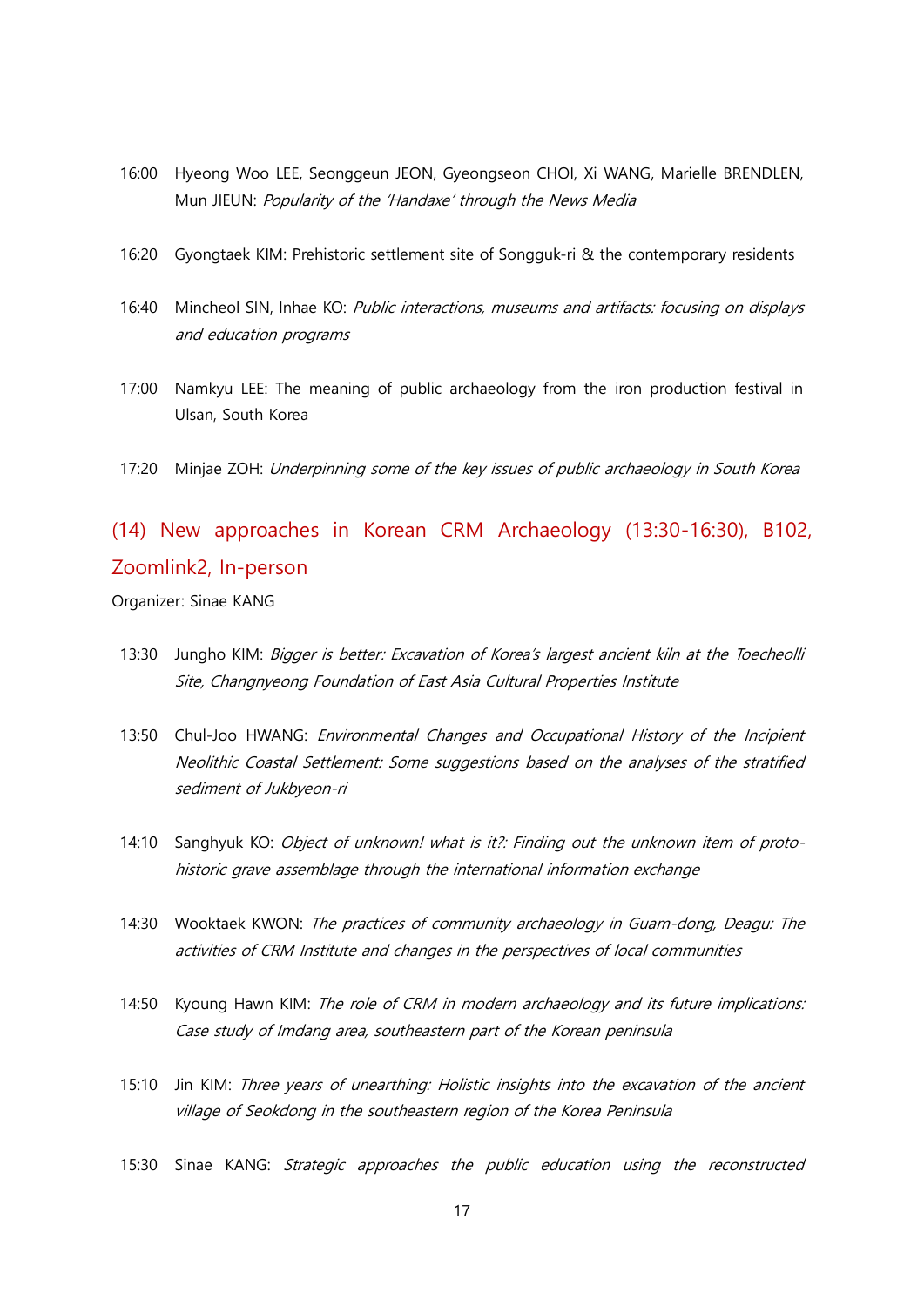prehistoric park

### <span id="page-23-0"></span>(15) Developments and debates in the recent geoarchaeology (16:30-18:20), B102, Zoomlink2, Hybrid

Organizers: Heejin LEE and Yijie ZHUANG

- 16:30 Jinok LEE: Holocene alluvial history of Heze, eastern China: a local-scale geoarchaeological investigation
- 16:50 Yijie ZHUANG, Heejin LEE: Geoarchaeology of ancient rice farming systems in China and South Korea: Progress and challenges
- 17:10 Wooyoung CHANG: Geoarchaeological study of Silla's ancient city, Wanggyeong in Gyeongju
- 17:30 Zongyue RAO, Guiyun JIN: Life-cycle reconstruction of the rammed earth wall and moat in Jiaojia site: evidence from geoarchaeology

## <span id="page-23-1"></span>(16) General Session: Lithic technology, Paleolithic (13:30-15:00), 103, Zoomlink3, Online

- 13:30 J. Christopher GILLAM, Nicolas ZWYNS, Masami IZUHO, Byambaa GUNCHINSUREN, Tsedendorj BOLORBAT, Guunii LKHUNDEV, Camille LESAGE, Brent WOODFILL: Upper Paleolithic landscapes of the Selenge tributaries, northern Mongolia
- 13:50 Satsuki MURAI: Prehistoric stone utilization in the lithic raw material source in central Japan
- 16:10 David COHEN: Recent advances and persisting problems in Late Upper Paleolithic research in northern China

<span id="page-23-2"></span>(17) The processes behind establishment of herding societies in Mongolian plateau (15:00-17:40), 103, Zoomlink3, Online

Organizer: Kazuo MIYAMOTO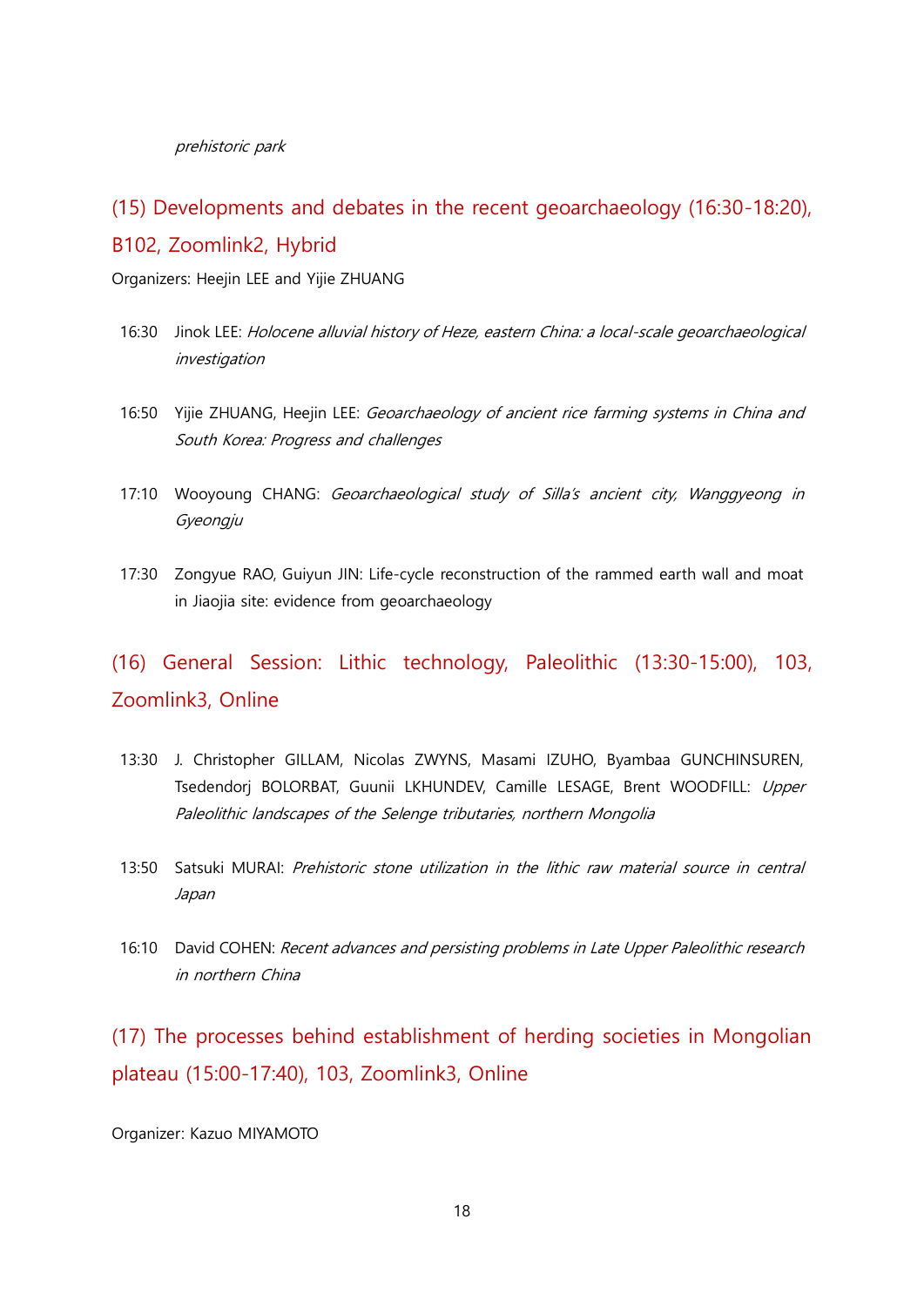- 15:00 Keita MATSUMOTO: Analysis of the blade form of bronze knives in Mongolia during the first millennium B.C
- 15:20 Shiori YONEMOTO: Investigating ancient migration patterns during the Bronze Age in Mongolia using Sr isotope analysis
- 15:40 Kazuo MIYAMOTO: Spread of bronze culture in the herding societies of Mongolian Plateau
- 16:00 Kenji OKAZAKI: Human skeletal remains of the pre-Xiongnu period
- 16:20 Hiroki OBATA: Cereal farming in Xiongnu
- 16:40 Nobuhiko KAMIJO: The food processing during the Neolithic Age in Mongolia: Functional analyses of stone tools

### **Evening**

**Farewell Reception (18:30-)**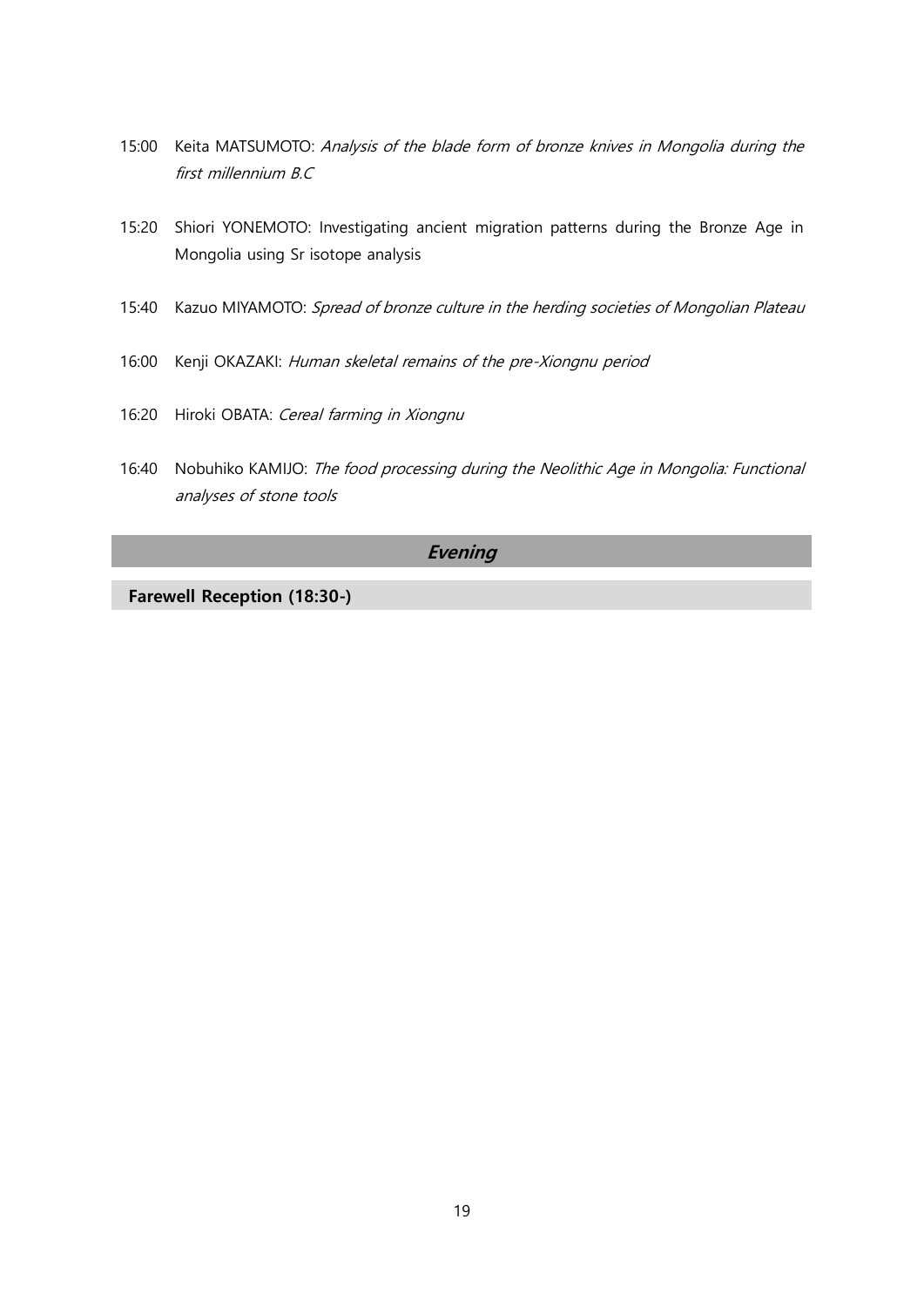### <span id="page-25-0"></span>**DAY 5: July 3, Sunday**

#### **Morning**

<span id="page-25-1"></span>(18) Case studies in comparative archaeology at the eastern and western ends of the Eurasian continent (09:00-12:20), B103, Zoomlink1, Hybrid

Organizer: Valentina PELLIZZARO

- 9:00 Heidi GESCHWIND: From Attendants to Queens: Women of the Three Kingdoms of Korea
- 9:20 Melanie JANSSEN-KIM: The Korean Bronze Age an intercultural approach through comparison with Northern Europe
- 9:40 Lihong KO: The Proto-historic Port of Neukdo in Southern Korea: contextualization through comparative studies with European sites
- 10:00 Sunmi PARK: A few cases of similarity between Western Europe and Northeast Asia: style variation or isochrestic variation?
- 10:20 Rositsa HRISTOVA: Comparative study of technological innovation in Iron Age ceramic production between Korea and Bulgaria
- 10:40 Yongchao BAO: The colonizer's identity expressed in the burials and the connection to the homeland
- 11:00 Inhwa CHOI: A comparative case study of digital archaeology in Europe and Korea
- 11:20 Valentina PELLIZZARO: The Three kingdoms period and its commodity money: a comparative case study

### <span id="page-25-2"></span>(19) New archaeological discoveries and research of the Zhou time (09:00- 12:20), B102, Zoomlink2, Online

Organizers: Yan SUN, Yan LIU and Celine LAI

- 9:00 Yan SUN: Many Worlds Under One Heaven: Identity Construction in the Northern Frontiers of the Western Zhou (1045-771BCE)
- 9:20 Chinhau LEI: Mutienzizhuan 穆天子傳 and the Earliest Record of Glassmaking in Chinese **Text**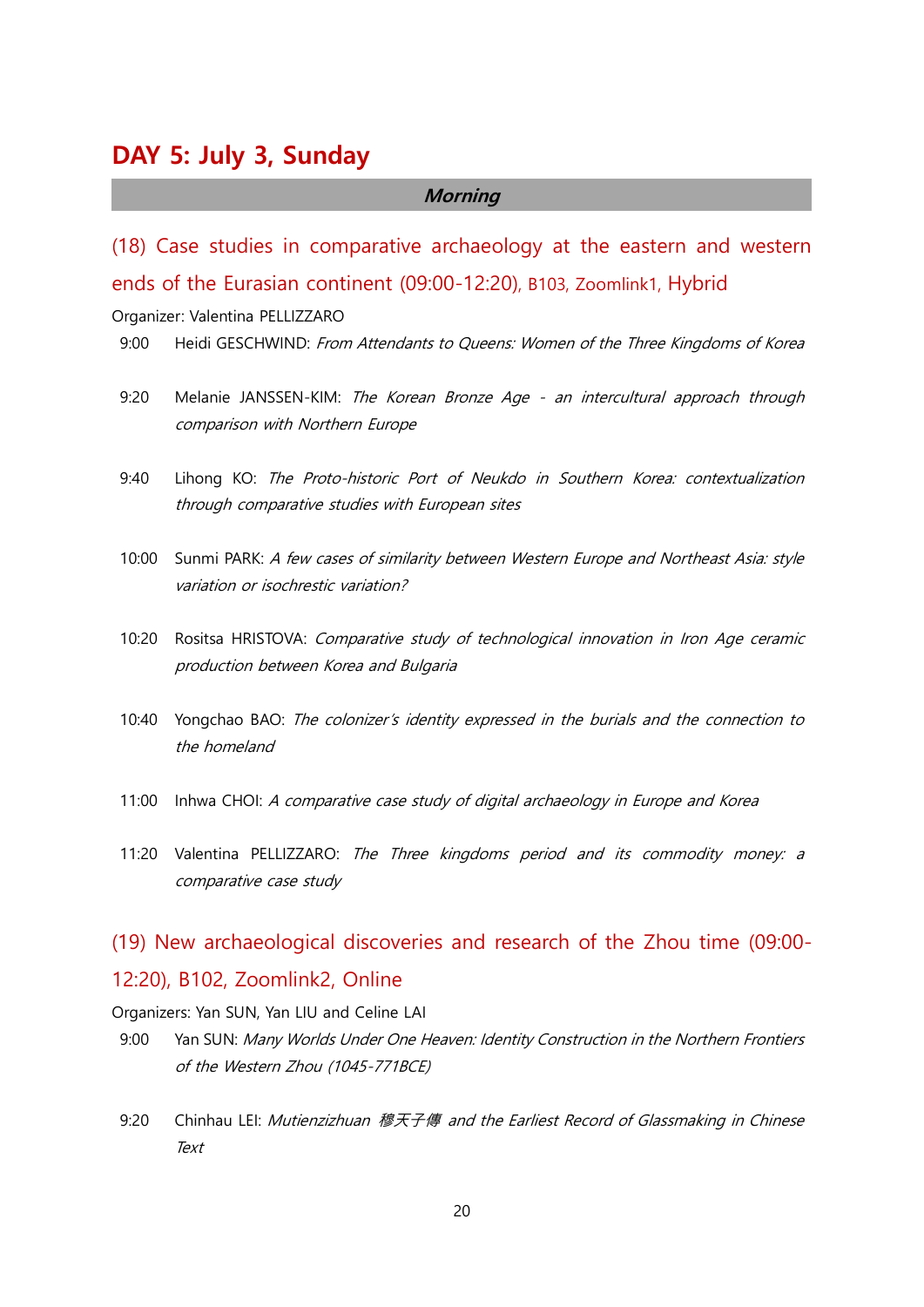- 9:40 Dongming Wu: New Evidence of Local Metal Production in Eastern Zhou China (770-221 BCE): The Case of Sujialong
- 10:00 Celine LAI: New questions posed by the bronze inscription found in tomb M7 at Licheng Xiguan, Shanxi province
- 10:20 Jun CAO: Preliminary study on the new discovery of Beibai'e cemetery in Yuanqu, Shanxi province
- 10:40 Yan LIU: Social agency and prestige technology: Serial production of gold appliqués in the early Iron Age north-west China and the Eurasian steppes
- 11:00 Maria KHAYUTINA: Within and beyond the passes: trade, kinship, and the Zhou breakthrough
- 11:20 Qiang MA: Yaoheyuan: A polity on the northwestern frontier of the Western Zhou

### <span id="page-26-0"></span>(20) General Session: The practice, history and public outreach of archaeology (09:00-12:00), 103, Zoomlink3, Online

- 9:00 Rowan FLAD: Examining regional bias in US media coverage of archaeology: Is anti-Asian bias evident?
- 9:20 Glenda CHAO: Exploring regionally-based history in Early China: the Xiang-Yi plain as a case study
- 9:40 Dongdong WANG: The value of Liulihe site, Fangshan District, Beijing, for archaeologists and local residents
- 10:00 Chin-Yin TSENG: Sven Hedin and Fu Ssu-nien: archaeological discoveries and research in Northwest China during the 1920s and 1930s
- 10:20 Yuchen WANG: Ancient transportation system in Yunnan as cultural route heritage
- 10:40 Jordan BALLARD: Ainu and Ryukyuan culturally focused impact assessments and excavations: Indigenous focused cultural heritage management in large scale development impact regions in Hokkaido and Okinawa, Japan
- 11:00 Peter J. COBB: Comparative perspectives from the Southwest: Digital fieldwork at the far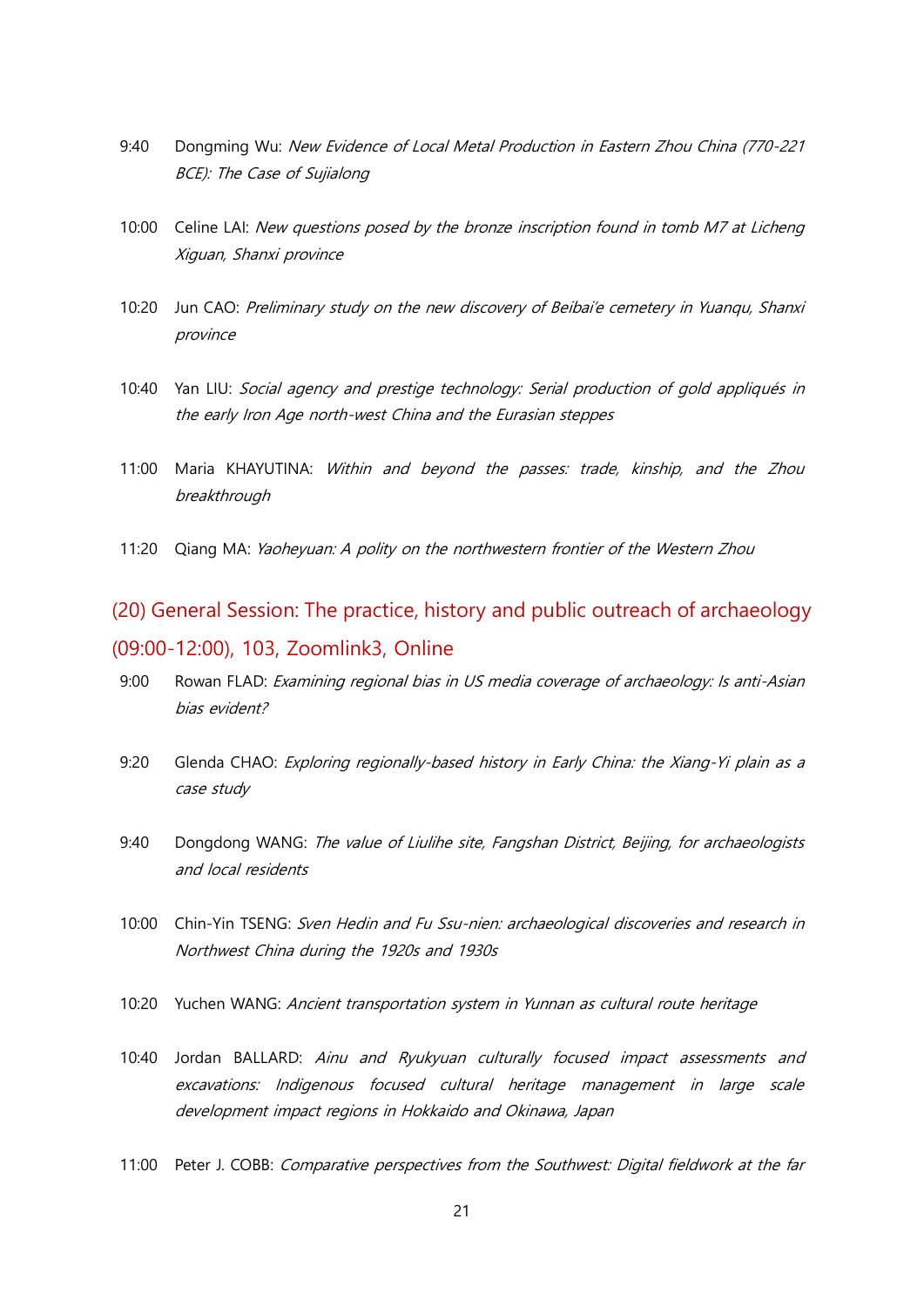#### **Afternoon**

<span id="page-27-0"></span>(21) Materiality, technology and biography of early scripts in East Asia (13:30- 16:10), B103, Zoomlink1, Hybrid

Organizer: Do young Kim

- 13:30 Do young KIM: An inlaid sword from ancient East Asia
- 13:50 Jinwoo KIM: Funeral documents in Ancient China and distorted memory from death
- 14:10 Dong-Joo LEE: Magic and Text
- 14:30 Ming Chiu LAI: Migration and the New Settlement Pattern (qiu  $E$ ) in Early Medieval China: Evidence from Unearthed Documents in Changsha
- 14:50 Li LIU: Research on Compilation of Appointment Bronze Inscriptions in the Western Zhou Dynasty
- 15:10 Seongsil KIM: The society and culture of Baekje seen through Baekje wooden tablets, and the Goguryeo wooden tablets excavated from Mongchontoseong Fortress

<span id="page-27-1"></span>(22) Integrating archaeology and arch. science to better understand the origins of Chinese civilization (13:30-20:30), B102, Zoomlink2, Online Organizers: Shinya SHODA and Shinichi NAKAMURA

- 13:30 Meng LYU, Mingzhi MA: Beginnings of roof tile production in Neolithic North China focusing on identification of prehistoric roof tiles
- 13:50 Masashi KOBAYASHI, Shinji KUBOTA: Cross-cultural comparison of normal rice steaming ethnographies: For better understanding of the Lianzhu Culture rice steaming
- 14:10 Yu ITAHASHI: Elucidation of pig utilizations in Neolithic Southern China by compound specific isotope analysis
- 14:30 Akiko HORIUCHI, Yoshiki MIYATA, Shinji KUBOTA, Masashi KOBAYASHI, Nobuo MIYAUCHI, Bin LIU, Ningyuan WANG, Minghui CHEN, Yonglei WANG, Shinichi NAKAMURA: First molecular signature of common millet from the Liangzhu archaeological complex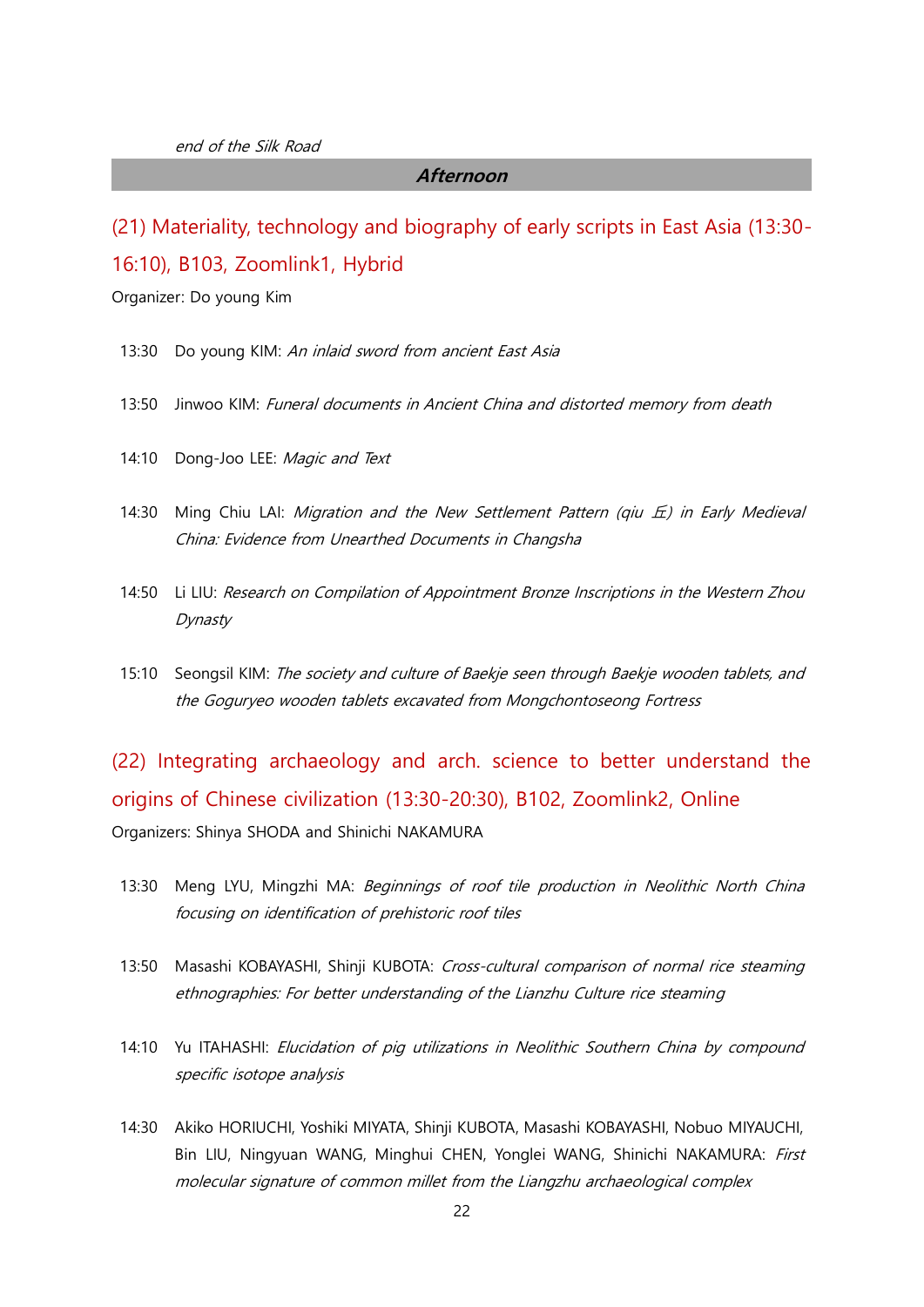- 14:50 Junmei SAWADA, Kazuhiro UZAWA, Minoru YONEDA, Yu ITAHASHI, Takashi GAKUHARI, Shinji KUBOTA, Liu BIN, Wang NINGYUAN, Chen MINGHUI, Wang YONGLEI, Song SHU, Kenji OKAZAKI, Hirofumi TAKAMUKU, Hirotaka TOMITA, Yasuo HAGIHARA, Fumiko SAEKI, Takashi NARA, Shinichi NAKAMURA: Human bone artifacts from the late Neolithic Liangzhu site complex
- 15:10 Yuko OKAWA: Inheritance of livelihood strategy: Lower Yangtze River and Hai dai area before the Tang dynasty
- 15:30 Shinya SHODA: Intensification of starchy food cooking? Biomolecular and isotopic evidence from Majiabang culture pottery, Neolithic China
- 15:50 Xiaowen SHEN: *Isotope evidence reveals the Utilization of rice and aquatic product in the* early Neolithic Zhejiang, China
- 16:10 Shinichi NAKAMURA: Moated settlements in Late Neolithic China and their social implications
- 16:30 Yafan SHEN: Multi-isotope analysis to reconstruct prehistoric human dietary and migration patterns during agricultural dispersal in China
- 16:50 Natsuki MURAKAMI: New evidence of millet consumption in the Early Iron Age of Kazakhstan by pottery lipid residue analysis
- 17:10 Xiaoli QIN: Production and circulation of turquoise ornaments in Erlitou culture
- 17:30 Takashi GAKUHARI: Reconstruction of sex-biased migration in the middle Neolithic China using Sr isotope analysis
- 17:50 Nobuya WATANABE: Spatial simulation of the path networks in the Neolithic Period: A preliminary study
- 18:10 Yumiko MURAKAMI, Masashi KOBAYASHI: The ethnoarchaeological research on tops
- 18:30 Hiroki KIKUCHI: The Road of pastoralism: Aiming to propose a new historical perspective of Eastern Eurasian livestock culture
- 18:50 Koichi MURAMATSU: The Road to ZhongYuan in ancient China: Where did people and